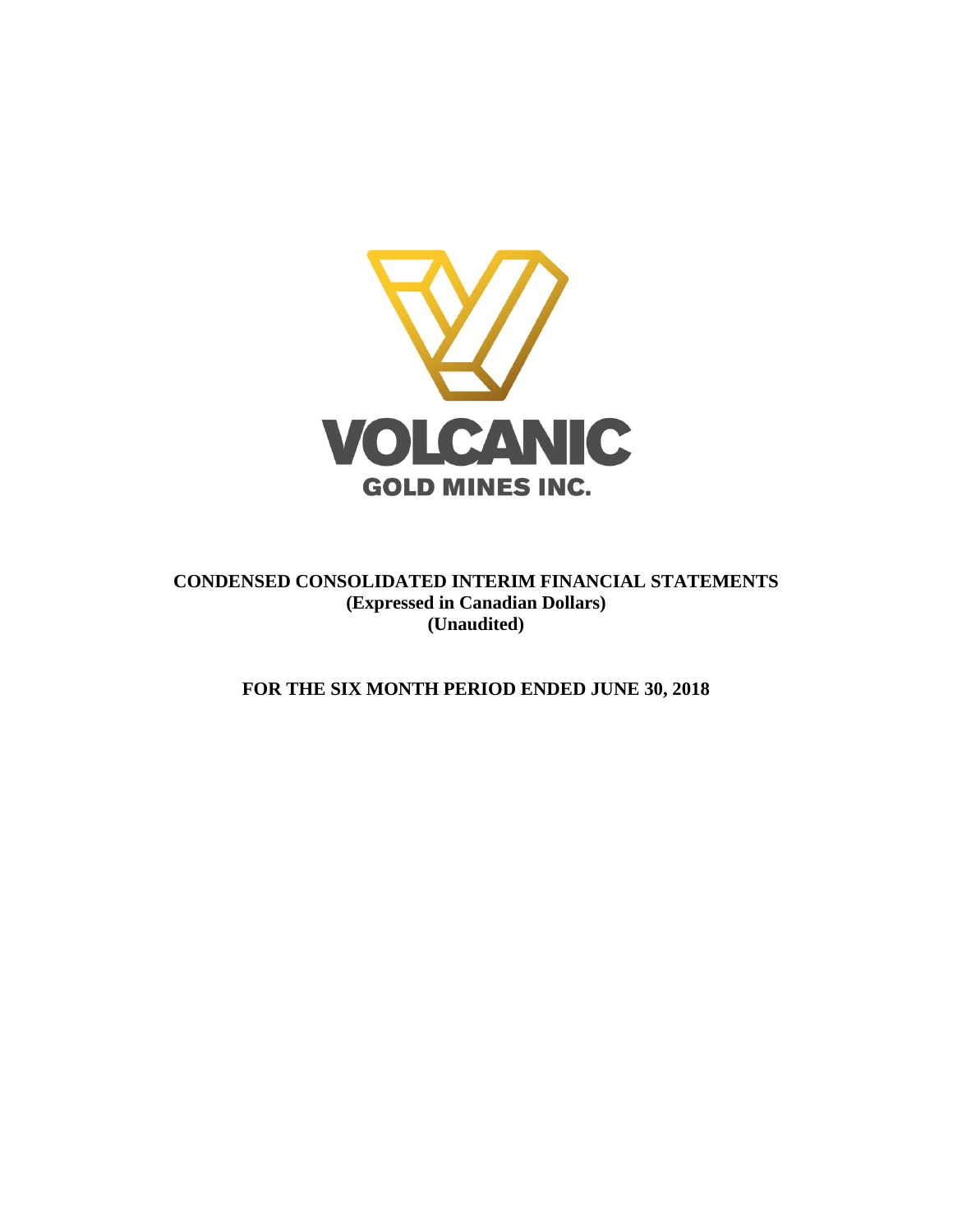# **NOTICE OF NO AUDITOR REVIEW OF CONDENSED CONSOLIDATED INTERIM FINANCIAL STATEMENTS**

In accordance with National Instrument 51-102 of the Canadian Securities Administrators, the Company discloses that its external auditors have not reviewed the unaudited condensed consolidated interim financial statements for the six months ended June 30, 2018. These financial statements have been prepared by management and approved by the Audit Committee and the Board of Directors of the Company.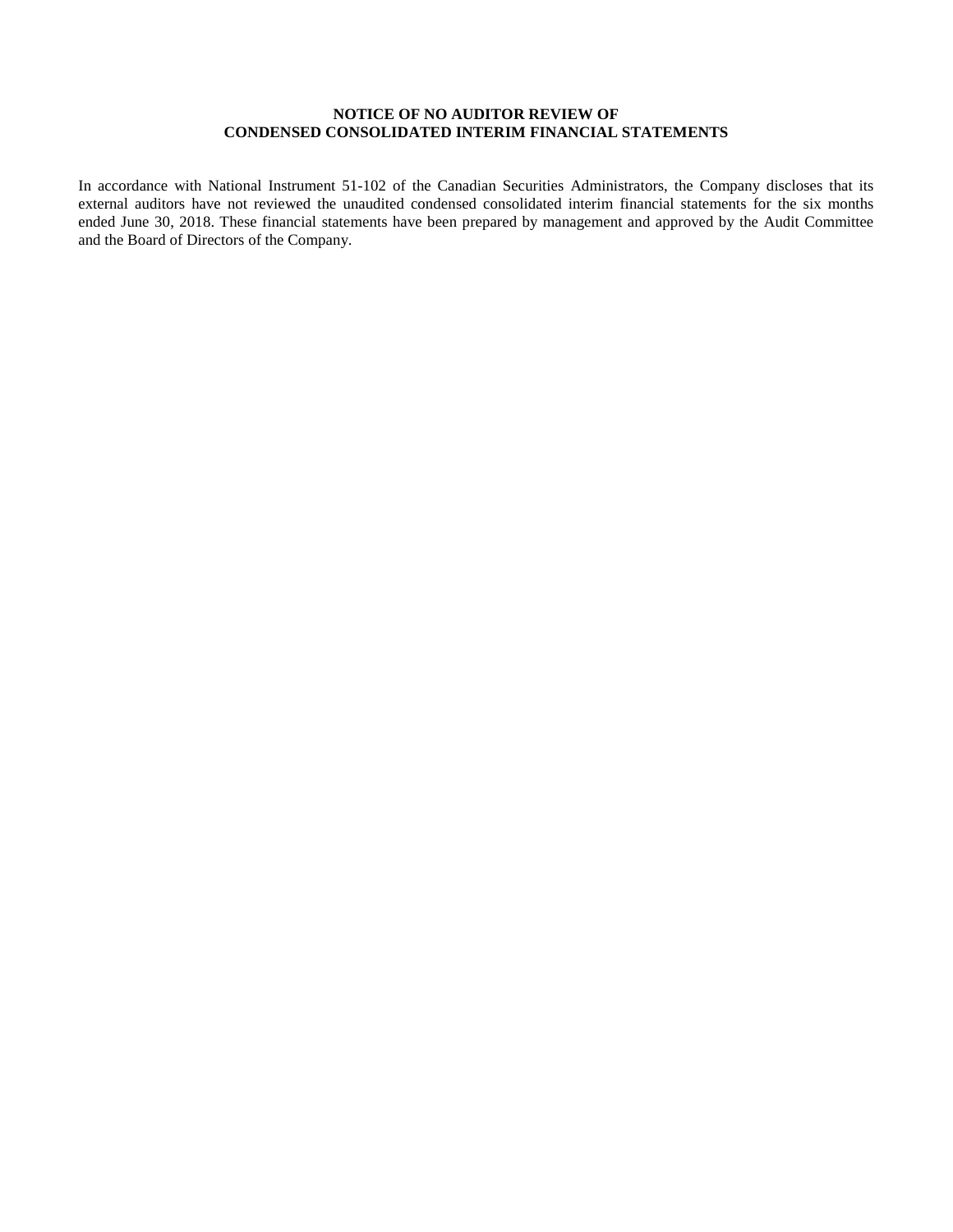**VOLCANIC GOLD MINES INC.**

CONDENSED CONSOLIDATED INTERIM STATEMENTS OF FINANCIAL POSITION (UNAUDITED) (Expressed in Canadian Dollars)

|                                                            | <b>June 30,</b>         | December 31,            |
|------------------------------------------------------------|-------------------------|-------------------------|
|                                                            | 2018                    | 2017                    |
| <b>ASSETS</b>                                              |                         |                         |
| <b>Current</b>                                             |                         |                         |
| Cash                                                       | \$<br>410,872           | \$<br>1,155,116         |
| Receivables                                                | 18,496                  | 9,858                   |
| Prepaid expenses and deposits                              | 15,166                  | 66,693                  |
| Total current assets                                       | 444,534                 | 1,231,667               |
| Non-current                                                |                         |                         |
| Long-term deposits (Note 10)                               | 61,000                  | 61,000                  |
| Property and equipment (Note 6)                            | 17,164                  | 17,375                  |
| Deferred acquisition costs (Note 8)                        |                         | 43,569                  |
| Mineral properties (Note 8)                                | 2,671,533               | 2,605,605               |
| Total non-current assets                                   | 2,749,697               | 2,727,549               |
|                                                            | 3,194,231<br>\$         | \$<br>3,959,216         |
| <b>LIABILITIES AND SHAREHOLDERS' EQUITY</b>                |                         |                         |
| <b>Current</b>                                             |                         |                         |
| Accounts payable and accrued liabilities (Note 10)         | \$<br>223,975           | 182,991<br>\$           |
| Total liabilities                                          | 223,975                 | 182,991                 |
|                                                            |                         |                         |
| Shareholders' equity                                       |                         |                         |
| Share capital (Note 11)<br>Other equity reserves (Note 11) | 13,191,847<br>2,143,227 | 13,191,847<br>2,143,227 |
| Deficit                                                    | (12, 851, 120)          | (12,049,692)            |
| Equity attributed to shareholders of the Company           | 2,483,954               |                         |
|                                                            |                         | 3,285,382               |
| Non-controlling interest (Note 7)                          | 486,302                 | 490,843                 |
| Total shareholders' equity                                 | 2,970,256               | 3,776,225               |
|                                                            | \$<br>3,194,231         | 3,959,216<br>\$         |

Approved and authorized by the Board on August 28, 2018.

| "Michael Iverson" | Director | <i>"Jeremy Crozier"</i> | Director |
|-------------------|----------|-------------------------|----------|
| Michael Iverson   |          | Jeremy Crozier          |          |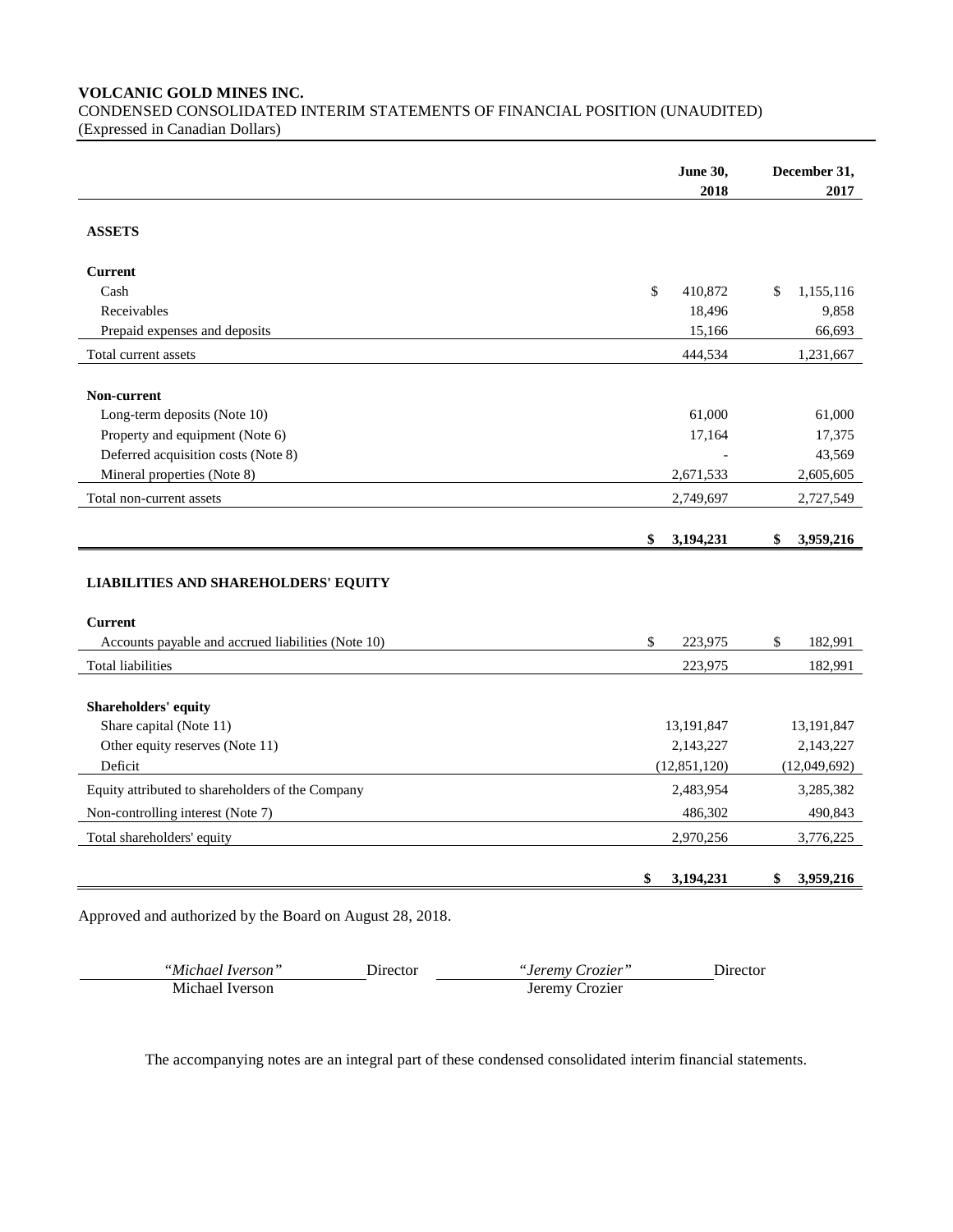# **VOLCANIC GOLD MINES INC.** CONDENSED CONSOLIDATED INTERIM STATEMENTS OF LOSS AND COMPREHENSIVE LOSS (UNAUDITED) (Expressed in Canadian Dollars)

|                                                                                | Three months ended June 30, |                   |                  | Six months ended June 30, |
|--------------------------------------------------------------------------------|-----------------------------|-------------------|------------------|---------------------------|
|                                                                                | 2018                        | 2017              | 2018             | 2017                      |
| <b>Exploration expenditures</b> (Note 9)                                       | \$<br>197,376               | \$<br>1,575,805   | \$<br>349,715    | \$<br>1,998,300           |
|                                                                                |                             |                   |                  |                           |
| General and administrative expenses                                            |                             |                   |                  |                           |
| Consulting and management fees (Note 10)                                       | 40,500                      | 40,500            | 81,000           | 107,400                   |
| Depreciation                                                                   | 1,350                       | 726               | 2,801            | 726                       |
| Investor relations (Note 10)                                                   | 45,094                      | 152,282           | 140,884          | 296,490                   |
| Office and administration (Note 10)                                            | 30,674                      | 31,734            | 60,499           | 51,850                    |
| Professional fees (Note 10)                                                    | 7,025                       | 5,093             | 9,486            | 28,552                    |
| Regulatory and filing fees (Note 10)                                           | 4,430                       | 1,822             | 11,511           | 19,802                    |
| Salaries and benefits (Note 10)                                                | 24,795                      | 29,037            | 51,538           | 44,562                    |
| Share-based payments (Notes 10 and 12)                                         |                             | 98,123            |                  | 1,830,353                 |
| Travel (Note 10)                                                               | 23,141                      | 38,166            | 51,586           | 66,890                    |
|                                                                                | 177,009                     | 397,483           | 409,305          | 2,446,625                 |
| Loss before other items                                                        | (374, 385)                  | (1,973,288)       | (759,020)        | (4,444,925)               |
| Other items                                                                    |                             |                   |                  |                           |
| Foreign exchange gain (loss)                                                   | (1,598)                     | 54,598            | (3,380)          | 19,746                    |
| Recovery on write-off of accounts payable (Note 10)                            |                             |                   |                  | 49,750                    |
| Write-off of deferred acquisition costs (Note 8)                               | (43,569)                    |                   | (43, 569)        |                           |
| Loss and comprehensive loss for the period                                     | \$<br>(419, 552)            | \$<br>(1,918,690) | \$<br>(805,969)  | \$<br>(4,375,429)         |
| Loss and comprehensive loss attributable to:                                   |                             |                   |                  |                           |
| Equity shareholders of the Company                                             | \$<br>(417, 682)            | \$<br>(1,800,330) | \$<br>(801, 428) | \$<br>(4,257,069)         |
| Non-controlling interest (Note 7)                                              | (1, 870)                    | (118,360)         | (4, 541)         | (118,360)                 |
|                                                                                | \$<br>(419, 552)            | \$<br>(1,918,690) | \$<br>(805,969)  | \$<br>(4,375,429)         |
|                                                                                |                             |                   |                  |                           |
| Basic and diluted loss per common share attributable to<br>equity shareholders | \$(0.01)                    | \$(0.04)          | \$(0.02)         | \$(0.11)                  |
| Weighted average number of common shares outstanding                           | 45,886,538                  | 45,825,906        | 45,886,538       | 39,427,723                |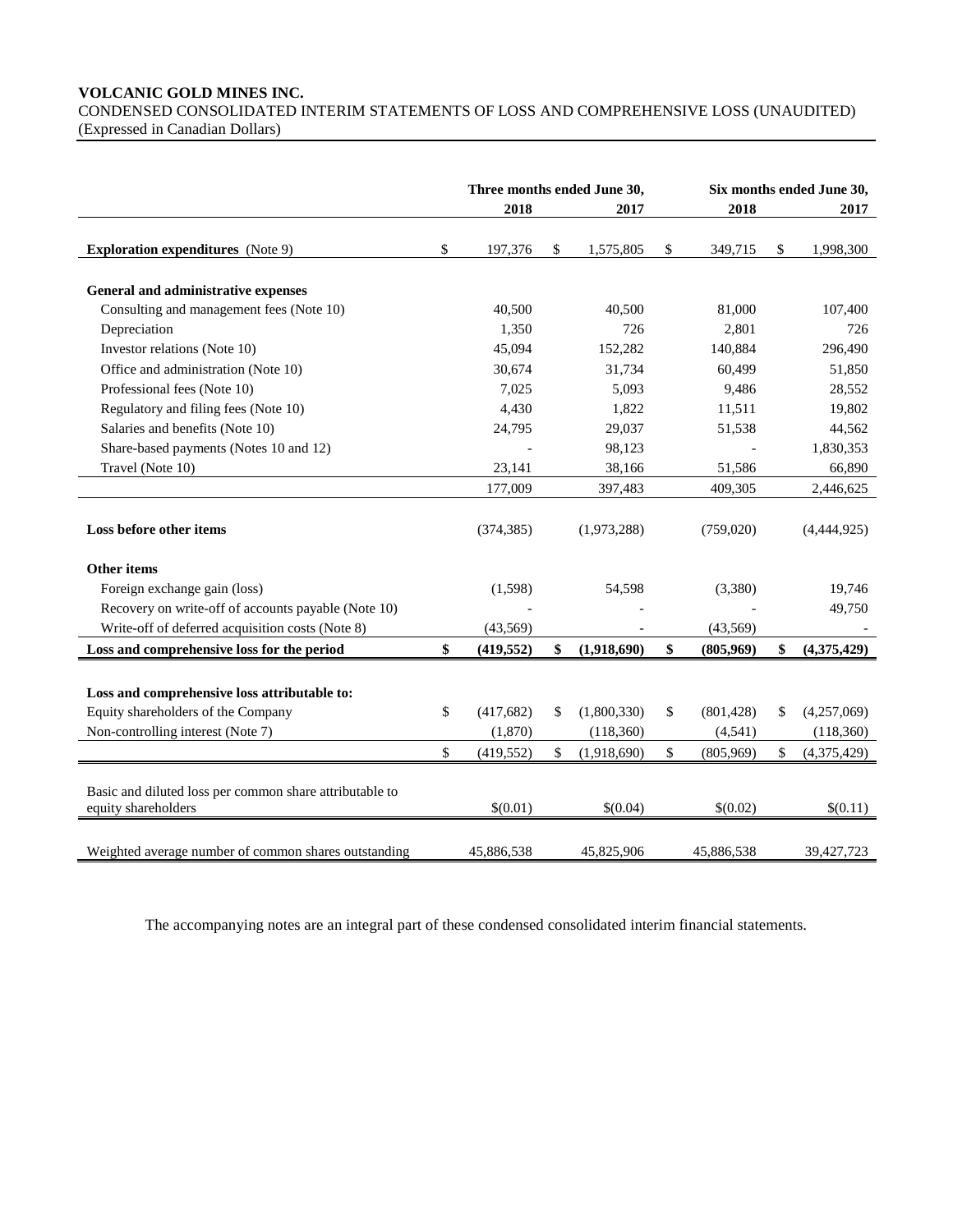# **VOLCANIC GOLD MINES INC.** CONDENSED CONSOLIDATED INTERIM STATEMENTS OF CASH FLOWS (UNAUDITED)

(Expressed in Canadian Dollars)

|                                                                  | Three months ended June 30,<br>2018<br>2017 |    |                       | 2018            | Six months ended June 30,<br>2017 |                       |
|------------------------------------------------------------------|---------------------------------------------|----|-----------------------|-----------------|-----------------------------------|-----------------------|
|                                                                  |                                             |    |                       |                 |                                   |                       |
| <b>CASH FLOWS FROM OPERATING ACTIVITIES</b>                      |                                             |    |                       |                 |                                   |                       |
| Loss for the period                                              | \$<br>(419, 552)                            | \$ | (1,918,690)           | \$<br>(805,969) | \$                                | (4,375,429)           |
| Items not affecting cash:                                        |                                             |    |                       |                 |                                   |                       |
| Recovery on write-off of accounts payable                        |                                             |    |                       |                 |                                   | (49,750)              |
| Write-off of deferred acquisition costs                          | 43.569                                      |    |                       | 43,569          |                                   |                       |
| Depreciation                                                     | 1,350                                       |    | 726                   | 2,801           |                                   | 726                   |
| Share-based payments                                             |                                             |    | 98,123                |                 |                                   | 1,830,353             |
|                                                                  | (374, 633)                                  |    | (1,819,841)           | (759, 599)      |                                   | (2,594,100)           |
| Non-cash working capital item changes:                           |                                             |    |                       |                 |                                   |                       |
| Amounts receivable                                               | (6,004)                                     |    | (19,901)              | (8,638)         |                                   | (24, 620)             |
| Prepaid expenses and deposits                                    | 28,764                                      |    | (40, 491)             | 51,527          |                                   | (366,995)             |
| Long-term deposits                                               |                                             |    |                       |                 |                                   | (61,000)              |
| Accounts payable and accrued liabilities                         | (2,666)                                     |    | 367,326               | 40,984          |                                   | 453,119               |
| Net cash used in operating activities                            | (354, 539)                                  |    | (1,512,907)           | (675, 726)      |                                   | (2,593,596)           |
| <b>FINANCING ACTIVITIES</b>                                      |                                             |    |                       |                 |                                   |                       |
| Proceeds from issuance of common shares                          |                                             |    | 18,750                |                 |                                   | 6,117,183             |
| Share issuance costs                                             |                                             |    |                       |                 |                                   | (236, 831)            |
| Net cash provided by financing activities                        |                                             |    | 18,750                |                 |                                   | 5,880,352             |
|                                                                  |                                             |    |                       |                 |                                   |                       |
| <b>INVESTING ACTIVITIES</b>                                      |                                             |    |                       |                 |                                   |                       |
| Purchase of property and equipment<br>Deferred acquisition costs | (2,590)                                     |    | (19,350)<br>(736,906) | (2,590)         |                                   | (19,350)<br>(736,906) |
| Mineral property acquisitions                                    | (40, 146)                                   |    |                       | (65, 928)       |                                   | (193, 417)            |
|                                                                  |                                             |    |                       |                 |                                   |                       |
| Net cash used in investing activities                            | (42, 736)                                   |    | (756, 256)            | (68,518)        |                                   | (949, 673)            |
| Change in cash for the period                                    | (397, 275)                                  |    | (2,250,413)           | (744, 244)      |                                   | 2,337,083             |
| Cash, beginning of period                                        | 808,147                                     |    | 5,060,242             | 1,155,116       |                                   | 472,746               |
|                                                                  |                                             |    |                       |                 |                                   |                       |
| Cash, end of period                                              | \$<br>410,872                               | \$ | 2,809,829             | \$<br>410,872   | \$                                | 2,809,829             |

**Supplemental disclosure with respect to cash flows** (Note 16)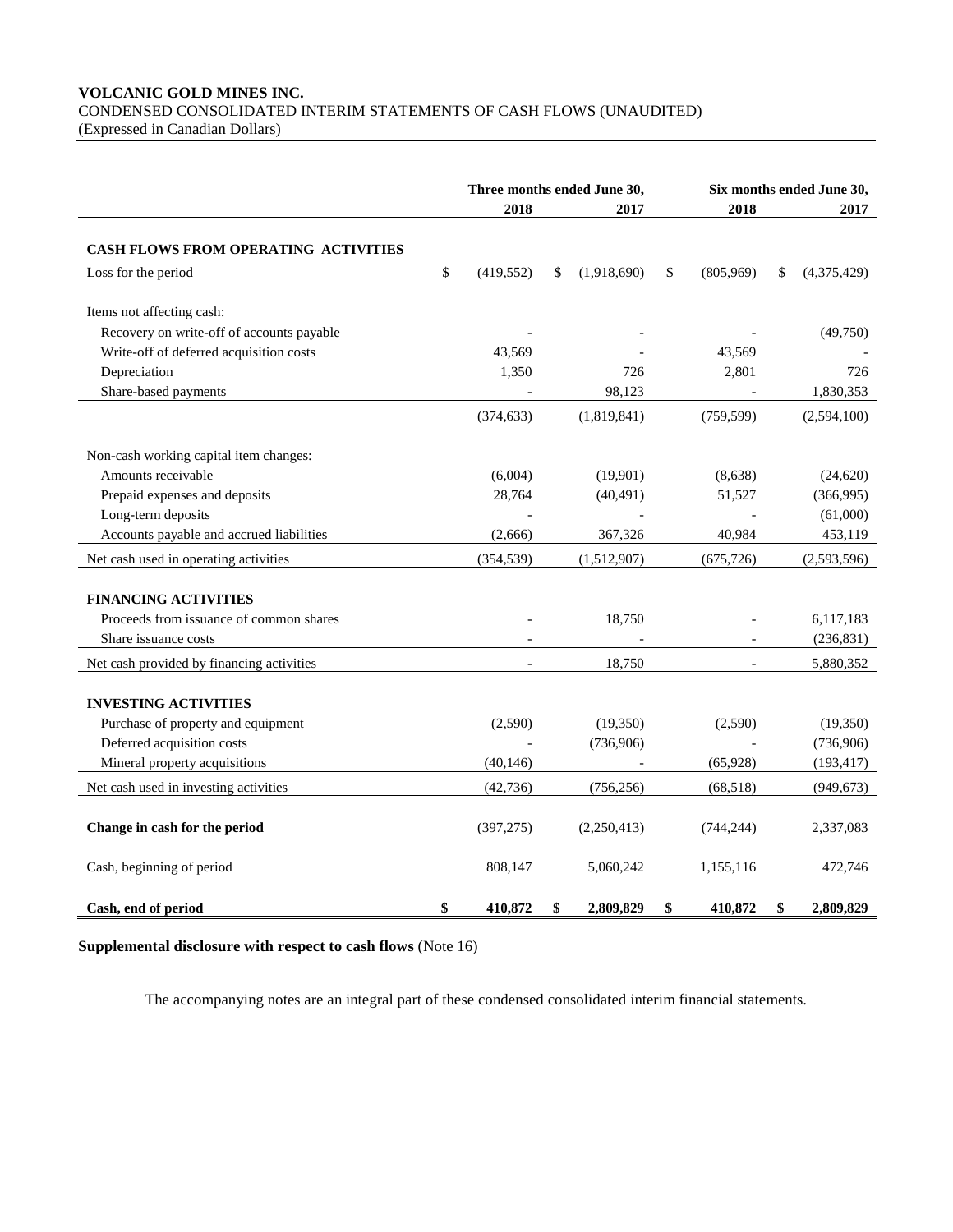### **VOLCANIC GOLD MINES INC.** CONDENSED CONSOLIDATED INTERIM STATEMENTS OF CHANGES IN SHAREHOLDERS' EQUITY (UNAUDITED) *For the six months ended June 30, 2018 and 2017* (Expressed in Canadian Dollars)

**Equity attributed to shareholders of the Company Number Amount Share subscriptions received Warrants reserve Sharebased payment reserve Deficit Total equity attributed to shareholders Noncontrolling interest Total** Balance, December 31, 2016 14,629,266 \$ 5,408,551 \$ 301,567 \$ - \$ 104,517 \$ (5,646,340) \$ 168,295 \$ - \$ 168,295 Loss for the period - - - - - (4,257,069) (4,257,069) (118,360) (4,375,429) Shares issued for mineral property acquisition 3,766,372 1,807,859 - - - - 1,807,859 - 1,807,859 Shares issued for private placement 19,166,667 6,000,000 (301,567) - - - 5,698,433 - 5,698,433 Shares issued for finders' fees 241,733 55,599 - - - - 55,599 - 55,599 Share issuance costs - (500,787) - 208,357 - - (292,430) - (292,430) Warrants exercised 8,075,000 418,750 - - - - - - - 418,750 - 418,750 Share-based payments **- 1,830,353** - 1,830,353 - 1,830,353 - 1,830,353 Balance, June 30, 2017 45,879,038 13,189,972 - 208,357 1,934,870 (9,903,409) 5,429,790 (118,360) 5,311,430 Loss for the period - - - - - (2,146,283) (2,146,283) 4,874 (2,141,409) Warrants exercised 7,500 1,875 - - - - 1,875 - 1,875 - 1,875 Acquired in an asset acquisition - - - - - - - 604,329 604,329 Balance, December 31, 2017 45,886,538 13,191,847 - 208,357 1,934,870 (12,049,692) 3,285,382 490,843 3,776,225 Loss for the period **-** - - - - - - - - (801,428) (801,428) (801,428) (4,541) (805,969) **Balance, June 30, 2018 45,886,538 \$ 13,191,847 \$ - \$ 208,357 \$1,934,870 \$ (12,851,120) \$ 2,483,954 \$ 486,302 \$ 2,970,256**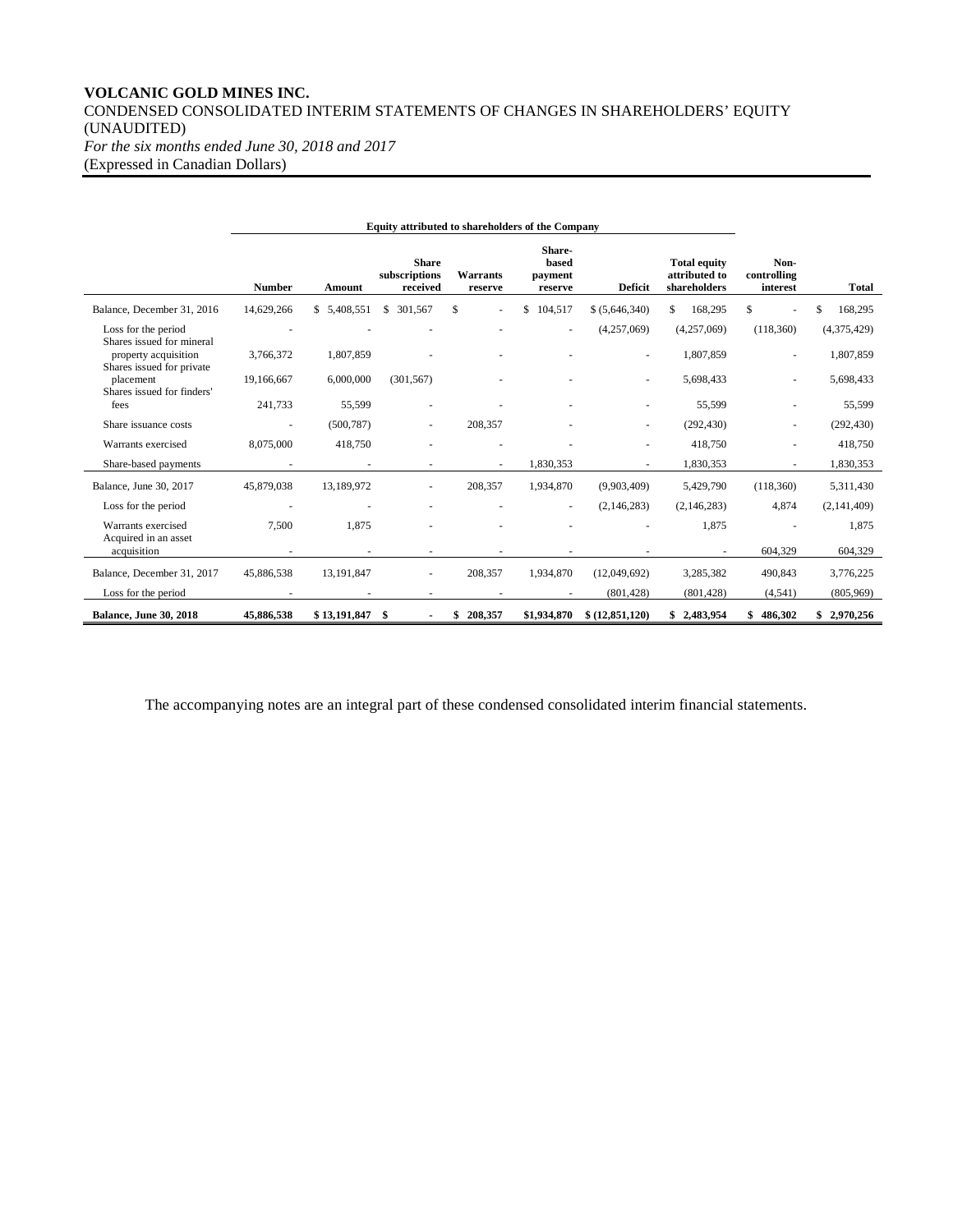### **1. NATURE AND CONTINUANCE OF OPERATIONS**

Volcanic Gold Mines Inc. is a publicly traded company incorporated under the British Columbia Corporations Act on April 25, 2007. The Company together with its subsidiaries (collectively referred to as the "Company") is principally engaged in acquisition and exploration of resource properties. The Company currently trades under the symbol "VG" on the TSX Venture Exchange.

The head office, principal address and records office of the Company are located at 200 Burrard Street, Suite 650, Vancouver, British Columbia, V6C 3L6, Canada.

The Company's financial statements and those of its controlled subsidiaries ("condensed consolidated interim financial statements") are presented in Canadian dollars.

The Company is in the process of exploring and evaluating its resource properties and has not yet determined whether the properties contain ore reserves that are economically recoverable.

These condensed consolidated interim financial statements have been prepared on a going concern basis, which assumes that the Company will be able to meet its obligations and continue its operations for its next fiscal year. Realization values may be substantially different from carrying values as shown and these condensed consolidated interim financial statements do not give effect to adjustments that would be necessary to the carrying values and classification of assets and liabilities should the Company be unable to continue as a going concern. Such adjustments could be material. At June 30, 2018, the Company had not yet achieved profitable operations, has accumulated losses of \$12,851,120 since its inception, and expects to incur further losses in the development of its business. This material uncertainty may cast significant doubt about the Company's ability to continue as a going concern. The Company's ability to continue as a going concern is dependent upon its ability to generate future profitable operations and/or obtain the necessary financing to meet its obligations and repay its liabilities arising from normal business operations when they come due.

### **2. BASIS OF PREPARATION**

### **Statement of compliance**

These condensed consolidated interim financial statements are prepared in accordance with International Accounting Standard ("IAS") 34 *Interim Financial Reporting* under International Financial Reporting Standards ("IFRS") issued by the International Accounting Standards Board ("IASB"). These condensed consolidated interim financial statements follow the same accounting policies and methods of application as the most recent annual consolidated financial statements of the Company. These condensed consolidated interim financial statements do not contain all of the information required for full annual financial statements. Accordingly, these condensed consolidated interim financial statements should be read in conjunction with the Company's most recent annual consolidated financial statements, which were prepared in accordance with IFRS as issued by the IASB.

### **Basis of Measurement**

These condensed consolidated interim financial statements have been prepared on the historical cost basis except for certain financial instruments, which are measured at fair value. In addition, these condensed consolidated interim financial statements have been prepared using the accrual basis of accounting, except for cash flow information.

The condensed consolidated interim financial statements are presented in Canadian dollars ("CAD").

The preparation of condensed consolidated interim financial statements in compliance with IFRS requires management to make certain critical accounting estimates. It also requires management to exercise judgment in applying the Company's accounting policies. The areas involving a higher degree of judgment of complexity, or areas where assumptions and estimates are significant to the condensed consolidated interim financial statements are disclosed in Note 5.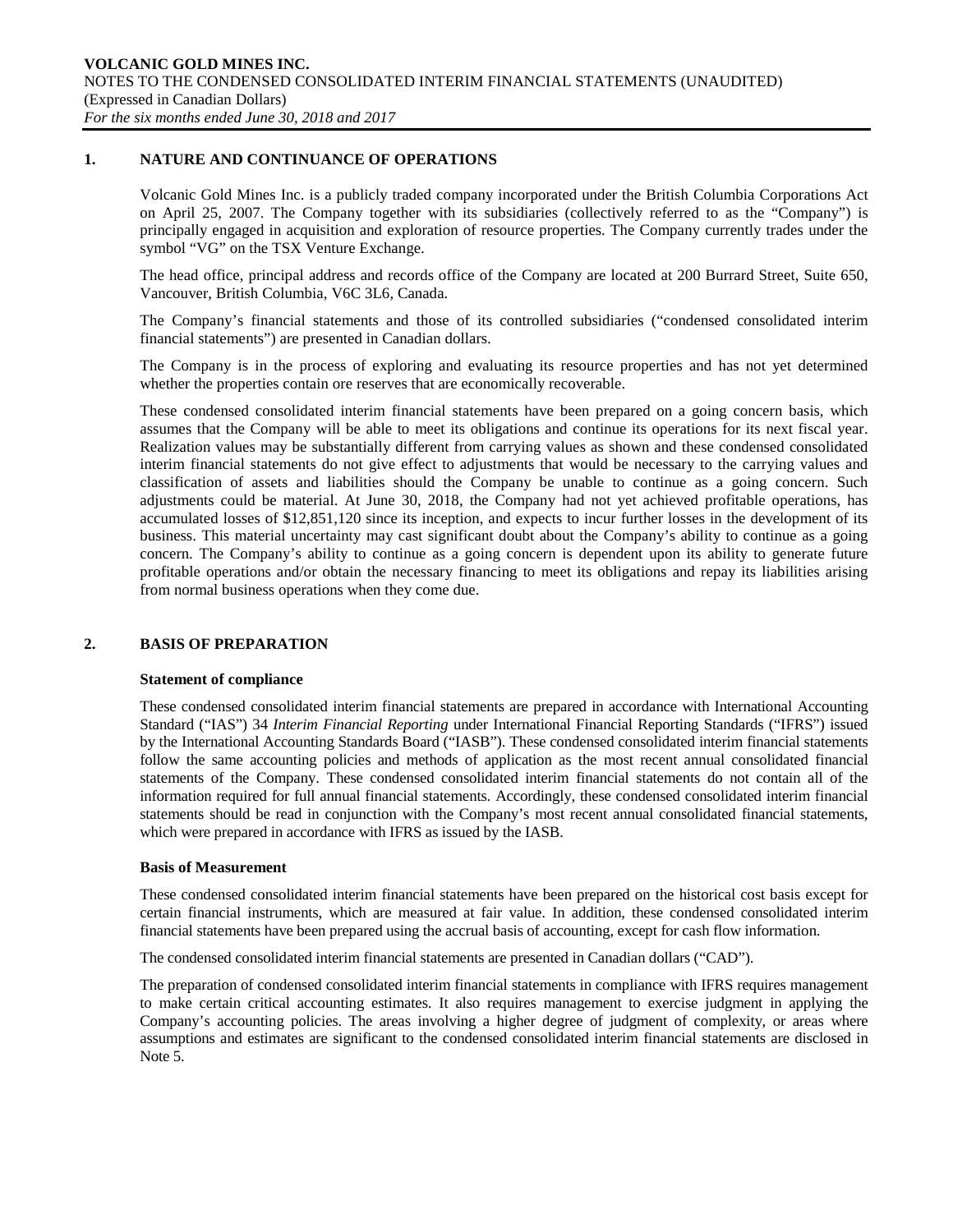# **2. BASIS OF PREPARATION** (cont'd...)

### **Basis of Consolidation**

These condensed consolidated interim financial statements include the accounts of the Company and its subsidiaries. A subsidiary is an entity in which the Company has control, directly or indirectly, where control is defined as the power to govern the financial and operating policies of an enterprise so as to obtain benefits from its activities. All material intercompany transactions and balances have been eliminated on consolidation.

Details of the Company's principal subsidiaries as at June 30, 2018 are as follows:

|                                   |                               | Ownership     |                           |
|-----------------------------------|-------------------------------|---------------|---------------------------|
| <b>Name</b>                       | <b>Place of incorporation</b> | $\frac{0}{0}$ | <b>Principal activity</b> |
| Sovereign Mines of Africa Limited | British Virgin Islands        | 100%          | Holding company           |
| Sovereign Mines of Guinea Limited | British Virgin Islands        | 75%           | Holding company           |
| Guiord SA                         | Republic of Guinea            | 75%           | Exploration company       |

# **Foreign Currency Translation**

The functional currency is the currency of the primary economic environment in which the entity operations and has been determined for each entity within the Company. The functional currency for all entities within the Company is the Canadian dollar. The functional currency determinations were conducted through an analysis of the consideration factors identified in International Accounting Standards ("IAS") 21, *The Effects of Changes in Foreign Exchange Rates*.

Transactions in currencies other than the Canadian dollar are recorded at exchange rates prevailing on the dates of the transactions. At the end of each reporting period, the monetary assets and liabilities of the Company that are denominated in foreign currencies are translated at the rate of exchange at the statement of financial position date while non-monetary assets and liabilities are translated at historical rates. Revenues and expenses are translated at the exchange rates approximating those in effect on the date of the transactions. Exchange gains and losses arising on translation are included in the statement of loss and comprehensive loss.

# **3. ADOPTION OF NEW ACCOUNTING STANDARD**

On January 1, 2018, the Company adopted IFRS 9 – Financial Instruments ("IFRS 9") which replaced IAS 39 – Financial Instruments: Recognition and Measurement. IFRS 9 provides a revised model for classification and measurement of financial assets, including a new expected credit loss ("ECL") impairment model. The revised model for classifying financial assets results in classification according to their contractual cash flow characteristics and the business models under which they are held. IFRS 9 also introduces a reformed approach to hedge accounting. IFRS 9 largely retains the existing requirements in IAS 39 for the classification of financial liabilities. The standard is effective for annual periods beginning on or after January 1, 2018. IFRS 9 did not have a material impact on the Company's classification and measurement of financial assets and liabilities. The standard also had no impact on the carrying amounts of our financial instruments at the transition date.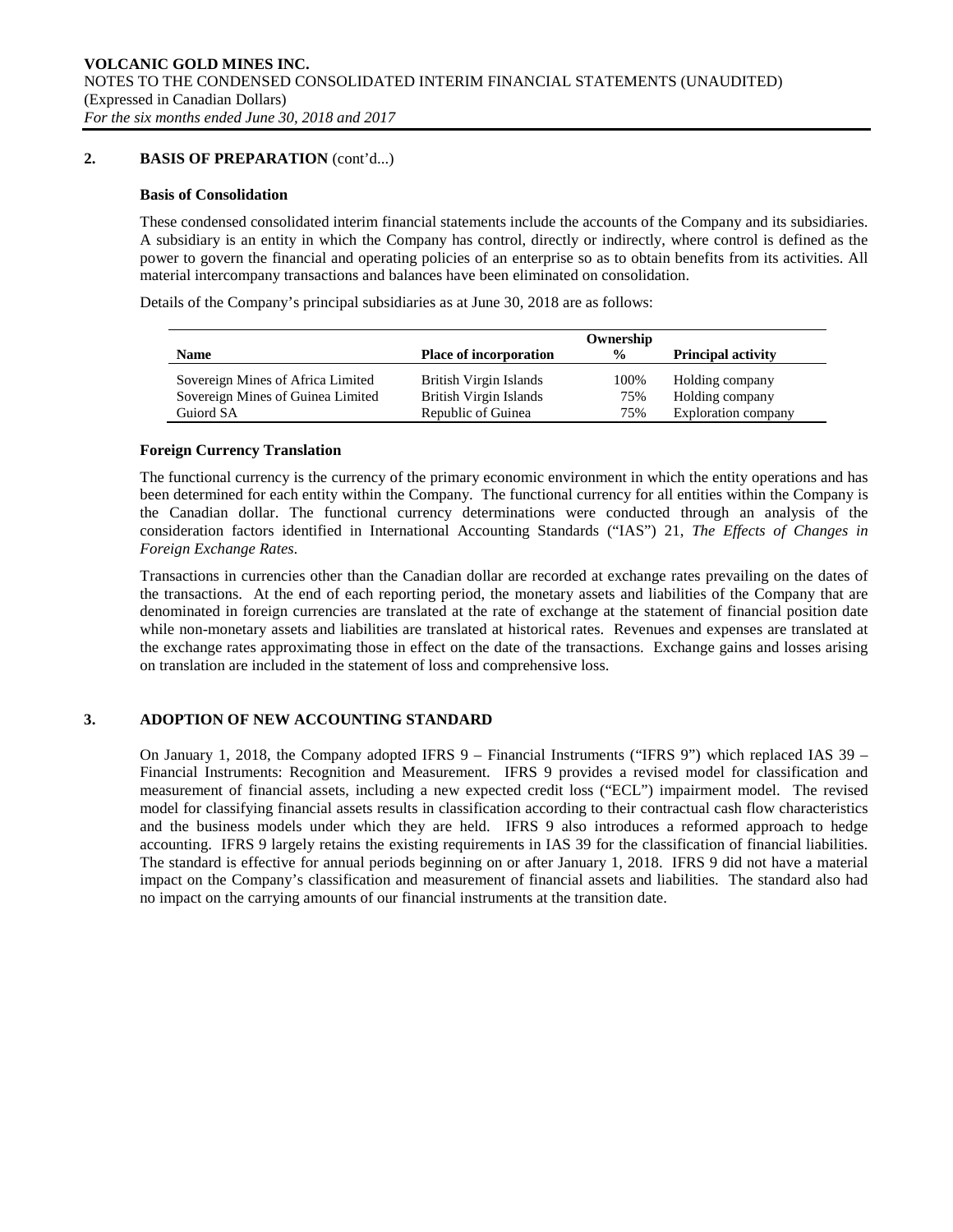### **4. STANDARDS, AMENDMENTS AND INTERPRETATIONS NOT YET EFFECTIVE**

The Company will be required to adopt the following standard and amendments issued by the IASB as described below.

#### *IFRS 16 Leases*

Issued by IASB January 2016

Effective for annual periods beginning January 1, 2019

Earlier application permitted for entities that also apply IFRS 15 *Revenue from Contracts with Customers*.

This new standard sets out the principles for the recognition, measurement, presentation and disclosure of leases for both the lessee and the lessor. The new standard introduces a single lessee accounting model that requires the recognition of all assets and liabilities arising from a lease.

The new standard supersedes the requirements in IAS 17 *Leases*, IFRIC 4 *Determining whether an Arrangement contains a Lease*, SIC-15 *Operating Leases – Incentives* and SIC-27 *Evaluating the Substance of Transactions Involving the Legal Form of a Lease*.

The Company is in the process of evaluating the impact of IFRS 16 on its Company's consolidated financial statements.

### **5. CRITICAL ACCOUNTING ESTIMATES AND JUDGMENTS**

The Company makes estimates and assumptions about the future that affect the reported amounts of assets and liabilities. Estimates and judgments are continually evaluated based on historical experience and other factors, including expectations of future events that are believed to be reasonable under the circumstances. In the future, actual experience may differ from these estimates and assumptions.

The effect of a change in an accounting estimate is recognized prospectively by including it in profit or loss in the period of the change, if the change affects that period only, or in the period of the change and future periods, if the change affects both.

The key areas of judgment applied in the preparation of the condensed consolidated interim financial statements that could result in a material adjustment to the carrying amounts of assets and liabilities are as follows:

- a) The determination of the Company's and its subsidiaries' functional currency are determined based on management's assessment of the economic environment in which the entities operate.
- b) The application of the Company's accounting policy for mineral property expenditures requires judgment in determining whether it is likely that future economic benefits will flow to the Company.

Assets or cash-generating units are evaluated at each reporting date to determine whether there are any indications of impairment. The Company considers both internal and external sources of information when making the assessment of whether there are indications of impairment for the Company's mineral property assets.

In respect of costs incurred for its investment in mineral property assets, management has determined there are indicators of impairment. Management uses several criteria in its assessments of economic recoverability and probability of future economic benefit, including geologic and metallurgic information, economics assessment/ studies, accessible facilities and existing permits.

- c) Although the Company has taken steps to verify title to mineral properties in which it has an interest, these procedures do not guarantee the Company's title. Such properties may be subject to prior agreements or transfers and title may be affected by undetected defects.
- d) Although the Company has taken steps to identify any decommissioning liabilities related to mineral properties in which it has an interest, there may be unidentified decommissioning liabilities present.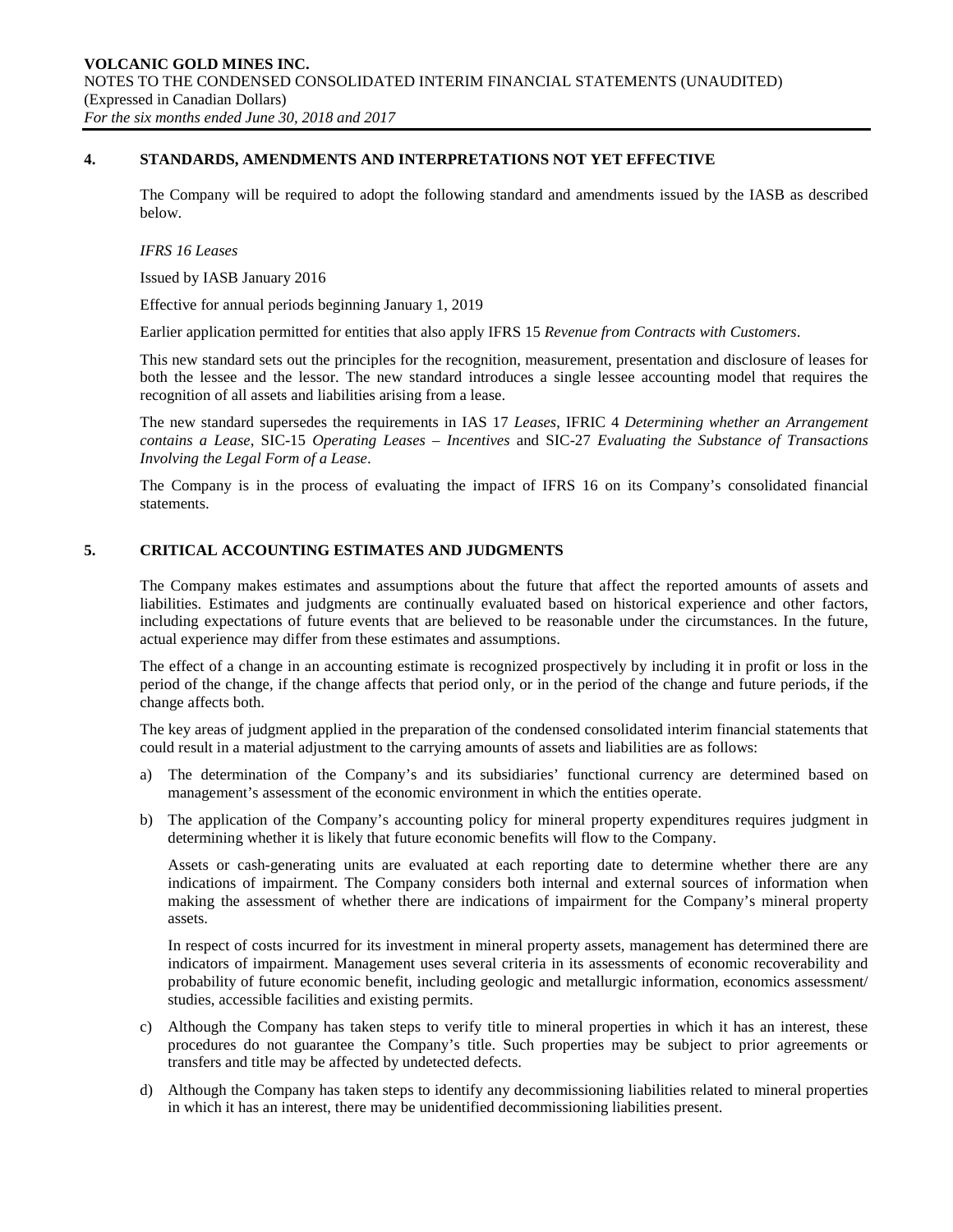# **5. CRITICAL ACCOUNTING ESTIMATES AND JUDGMENTS** (cont'd...)

The key estimates applied in the preparation of the condensed consolidated interim financial statements that could result in a material adjustment to the carrying amounts of assets and liabilities are as follows:

- a) The Company may be subject to income tax in several jurisdictions and significant judgment is required in determining the provision for income taxes. During the ordinary course of business and on dispositions of mineral property or interests therein, there are transactions and calculations for which the ultimate tax determination is uncertain. As a result, the Company recognizes tax liabilities based on estimates of whether additional taxes and interest will be due. This assessment relies on estimates and assumptions and may involve a series of judgments about future events, and interpretation of tax law. To the extent that the final tax outcome of these matters is different than the amounts recorded, such differences will impact income tax expense in the period in which such determination is made.
- b) Share-based payments are subject to estimation of the value of the award at the date of grant using pricing models such as the Black-Scholes option valuation model. The option valuation model requires the input of highly subjective assumptions including the expected stock price volatility. Because the Company's stock options have characteristics significantly different from those of traded options and because the subjective input assumptions can materially affect the calculated fair value, such value is subject to measurement uncertainty.

|                                                                      | Computer<br>equipment | <b>Field</b><br>equipment | <b>Total</b>        |                         |
|----------------------------------------------------------------------|-----------------------|---------------------------|---------------------|-------------------------|
| Cost                                                                 |                       |                           |                     |                         |
| Balance, December 31, 2016                                           | \$                    |                           | \$                  | \$                      |
| <b>Additions</b>                                                     |                       | 9,038                     | 10,312              | 19,350                  |
| Balance, December 31, 2017                                           |                       | 9,038                     | 10,312              | 19,350                  |
| Additions                                                            |                       | 2,590                     |                     | 2,590                   |
| <b>Balance, June 30, 2018</b>                                        | \$                    | 11,628                    | \$<br>10,312        | \$<br>21,940            |
| <b>Accumulated amortization</b><br>Balance, December 31, 2016        | \$                    |                           | \$                  | \$                      |
| Charge for period<br>Balance, December 31, 2017<br>Charge for period |                       | 1,202<br>1,202<br>1,370   | 773<br>773<br>1,431 | 1,975<br>1,975<br>2,801 |
| <b>Balance, June 30, 2018</b>                                        | \$                    | 2,572                     | \$<br>2,204         | \$<br>4,776             |
| <b>Carrying amounts</b>                                              |                       |                           |                     |                         |
| At December 31, 2017                                                 | \$                    | 7,836                     | \$<br>9,539         | \$<br>17,375            |
| At June 30, 2018                                                     | \$                    | 9,056                     | \$<br>8,108         | \$<br>17,164            |

# **6. PROPERTY AND EQUIPMENT**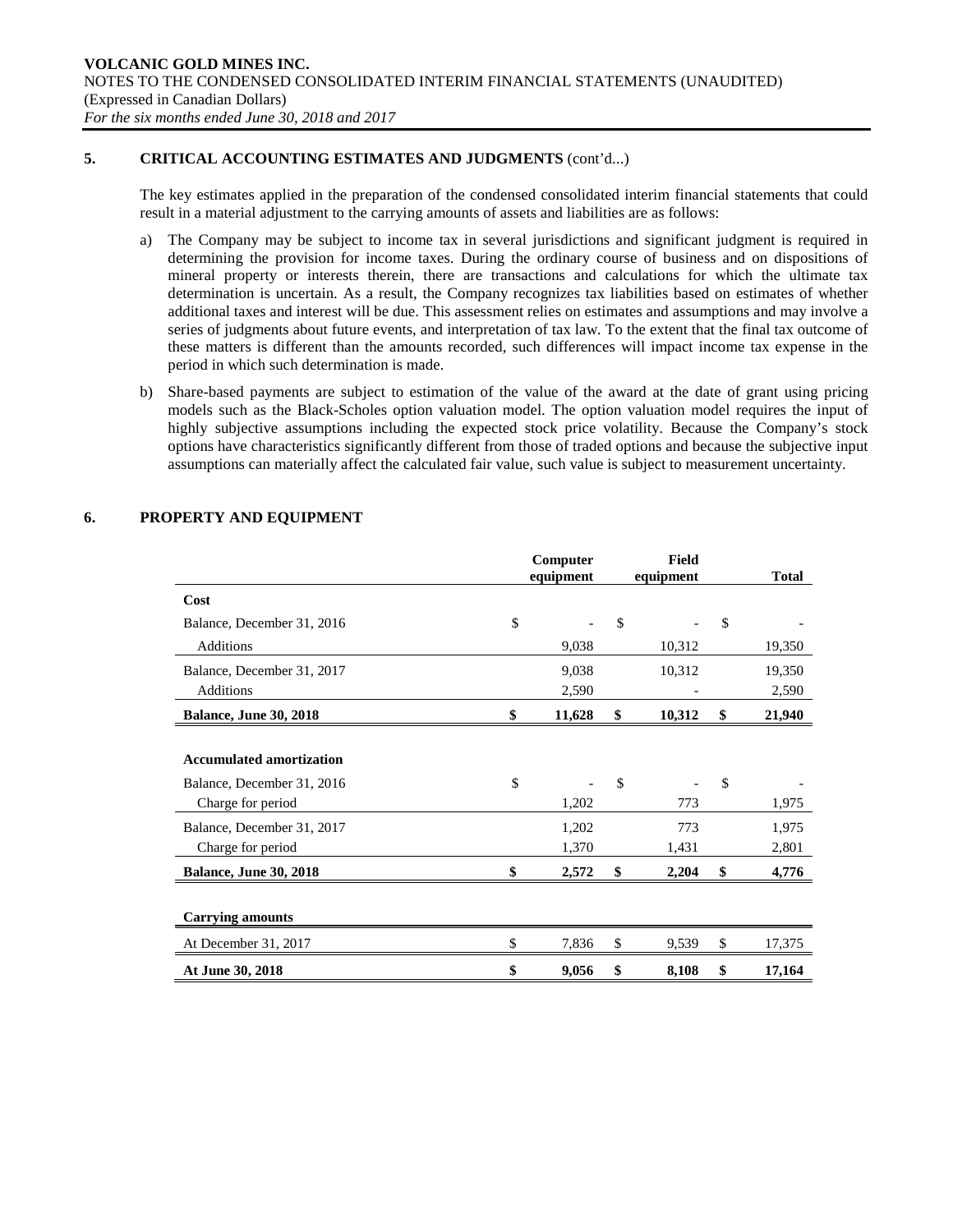# **7. NON-CONTROLLING INTEREST**

Non-controlling interests ("NCI"s) in the net assets of consolidated subsidiaries are identified separately from the Company's equity therein. Total comprehensive loss of the Company's subsidiary is attributed to the equity holders of the Company and to the non-controlling interests even if this results in the non-controlling interest having a deficit balance. For the period ended June 30, 2018, 25% of the net assets of the Company's consolidated subsidiaries, Sovereign Mines of Guinea Limited and Guiord SA ("Guiord"), which holds the Mandiana mineral property, were attributable to its non-controlling interest. The value of the NCI at June 30, 2018 was \$486,302 (December 31, 2017: \$490,843) after accounting for losses allocated to NCI during the six month period ended June 30, 2018 of \$4,541.

The Company adjusts the non-controlling interest by attributing a proportionate amount of the subsidiaries net identifiable assets. The Company also adjusts other comprehensive loss to reflect the new ownership interest. These adjustments are also recognized in equity.

Summarized financial information in relation to Guiord, before intra-group eliminations, is presented below together with amounts attributed to NCI:

|                                                    | Six months ended June 30, |    |                      |  |  |
|----------------------------------------------------|---------------------------|----|----------------------|--|--|
|                                                    | 2018                      |    | 2017                 |  |  |
| <b>Exploration</b> expenses                        | \$                        | \$ | (478, 818)           |  |  |
| Amortization                                       | (1,717)                   |    | (464)                |  |  |
| Foreign exchange gain (loss)                       | (16, 446)                 |    | 5,843                |  |  |
| Loss after tax                                     | \$<br>(18, 163)           | \$ | (473, 439)           |  |  |
|                                                    |                           |    |                      |  |  |
| Total loss and comprehensive loss allocated to NCI | \$<br>(4,541)             | \$ | (118,360)            |  |  |
|                                                    |                           |    |                      |  |  |
| Dividends paid to NCI                              | \$                        | \$ |                      |  |  |
|                                                    |                           |    |                      |  |  |
| Cash flows from operating activities               | \$<br>(16, 446)           | \$ | (472, 975)           |  |  |
| Net cash outflows                                  | \$<br>(16, 446)           | \$ | (472, 975)           |  |  |
|                                                    |                           |    |                      |  |  |
| As at                                              | <b>June 30,</b><br>2018   |    | December 31,<br>2017 |  |  |
| Current assets                                     | \$<br>3,195               | \$ | 3,087                |  |  |
| Non-current assets                                 | 2,615,332                 |    | 2,617,049            |  |  |
|                                                    | 2,618,527                 |    | 2,620,136            |  |  |
|                                                    |                           |    |                      |  |  |
| Non-current liabilities                            | (673, 319)                |    | (656, 764)           |  |  |
| Net assets                                         | \$<br>1,945,208           | \$ | 1,963,372            |  |  |
| Accumulated non-controlling interests              | \$<br>486,302             | \$ | 490,843              |  |  |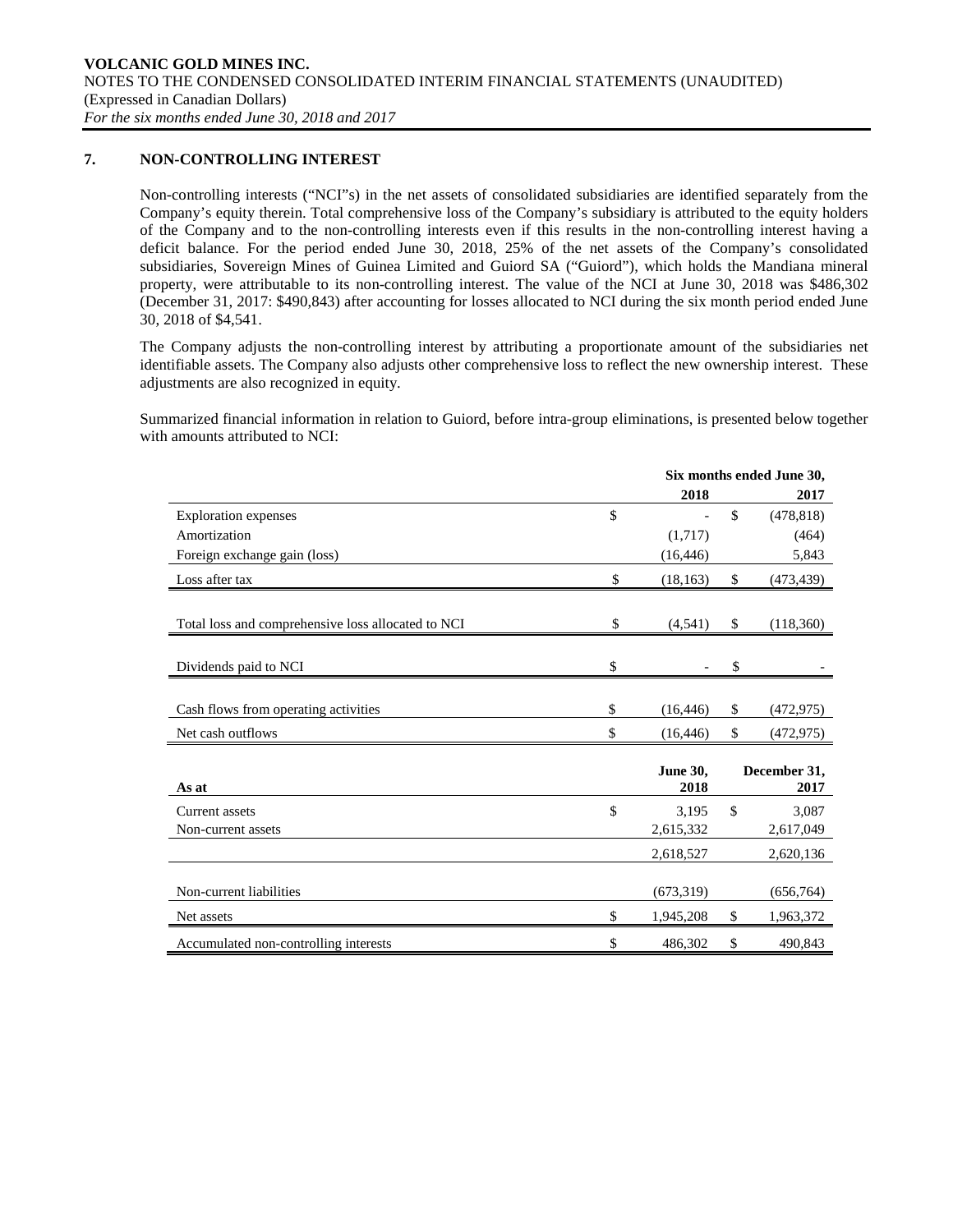### **8. MINERAL PROPERTIES**

The Company has capitalized the following acquisition costs of its mineral property interests during the period from January 1, 2017 to June 30, 2018:

|                               | Guinea          |    | <b>Ivory Coast</b>       |    |              |
|-------------------------------|-----------------|----|--------------------------|----|--------------|
|                               | <b>Mandiana</b> |    | La Debo                  |    | <b>Total</b> |
| Balance, December 31, 2016    | \$              | S  | $\overline{\phantom{a}}$ | -S |              |
| Acquisition costs             | 2,605,605       |    |                          |    | 2,605,605    |
| Balance, December 31, 2017    | 2,605,605       |    |                          |    | 2,605,605    |
| Acquisition costs             |                 |    | 65.928                   |    | 65,928       |
| <b>Balance, June 30, 2018</b> | 2,605,605       | \$ | 65,928                   | \$ | 2,671,533    |

Details of the Company's mineral property interests are disclosed in full in the consolidated financial statements for the year ended December 31, 2017. Significant exploration and evaluation asset transactions that have occurred since December 31, 2017 are as follows:

# **Mandiana Project - Guinea**

In January 2017, the Company acquired all of the outstanding share capital of Sovereign Mines of Africa Limited which, through its holdings in Guiord, owns an indirect 75% interest in a series of exploration licences located in Guinea commonly referred to as the Mandiana Project. The remaining 25% indirect interest in the Mandiana Project is held by SOGUIPAMI, a Guinea government-owned business entity which conducts exploration of mineral projects in Guinea. The 25% interest held by SOGUIPAMI is accounted for as a non-controlling interest (Note 7).

All but one of the exploration licences comprising Guiord's landholding at Mandiana are in good standing until October 2018. The licence covering the northern portion of the Mandiana Project, in which the mineral resource occurs, had an expiry date of March 30, 2018. The Company submitted a two-year renewal application in the prescribed manner in advance of the expiry date, but the renewal process with the mining authority remains ongoing. Under Guinea mining law, this licence is not ordinarily permitted to be extended in the form of exploration tenure as the maximum number of renewals have previously been granted, but the mining authority is considering the Company's renewal application and recently completed an audit of the Company's operations and expenditures on this ground. No negative comments have been received as a result of this audit; however, whether the licence renewal will be approved is uncertain at this time.

### **La Debo and Soubre Properties - Ivory Coast**

During the period ended June 30, 2018, the Company entered into a binding and exclusive Memorandum of Understanding (the "MOU") to acquire up to 100% of JOFEMA Mineral Resources SARL ("JOFEMA"), a private company registered in the Ivory Coast. The assets of JOFEMA under option consist of exploration permits and exploration permit renewals known as La Debo and Soubre (the "Properties").

# *MOU Terms*

Subject to the Company completing satisfactory due diligence and to stock exchange approval, the Company will have the exclusive right to acquire up to 100% of the issued shares of JOFEMA, by incurring exploration expenditures ("Expenditures") on the Properties over a period of three years totaling US\$5,000,000, and making cash and share payments to JOFEMA. Within 90 days of the fulfilment of the Expenditures, the Company shall have the right to either: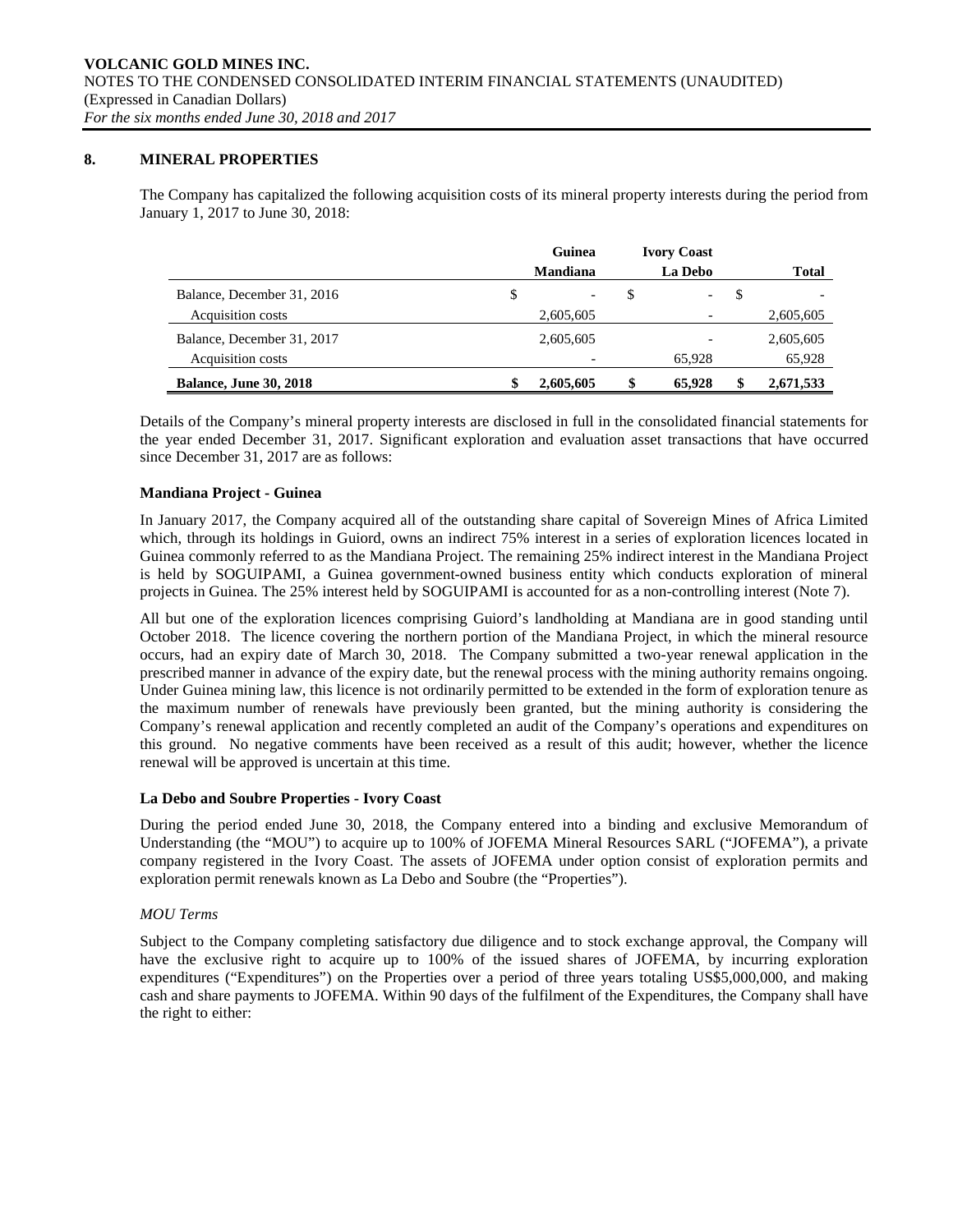### **8. MINERAL PROPERTIES** (cont'd...)

### **La Debo and Soubre Properties - Ivory Coast** (cont'd...)

a) Acquire an initial 65% interest in JOFEMA by paying US\$2,000,000 in cash and US\$2,000,000 in shares of the Company to JOFEMA, and thereafter, continuing to fund further exploration of the Properties. The other shareholders (the "Minority Shareholders") of JOFEMA may elect to co-fund such exploration pro rata to their own shareholding. Where the Minority Shareholders do not co-fund further exploration, then the Company may dilute them to 10% by incurring an additional US\$3,750,000 in Expenditures.

If the Minority Shareholders are diluted to a holding of less than 10% of the total issued share capital of JOFEMA, then the Company may, at any time thereafter, purchase the remaining equity of the Minority Shareholders for US\$2,000,000 in cash and US\$2,000,000 in shares of the Company, or the Company must, at the Minority Shareholders' election at any time after a period of 6 months from when their shareholding has been diluted, purchase the remaining JOFEMA equity for US\$2,000,000 in cash and US\$2,000,000 in shares of the Company.

or:

b) Acquire a 100% interest in JOFEMA by paying JOFEMA US\$4,000,000 in cash, and US\$4,000,000 in shares of the Company.

### **Seimana Project - Guinea**

During the year ended December 31, 2017, the Company entered into a binding and exclusive Memorandum of Understanding (the "MOU") to acquire up to a 100% interest in the Seimana Project in Guinea. The Seimana Project is comprised of four exploration permits, which together adjoin the Mandiana Project. Based on the results of the Company's due diligence procedures, the Company decided subsequent to June 30, 2018 to terminate the MOU and write off deferred acquisition costs totalling \$43,569.

# **9. EXPLORATION EXPENDITURES**

During the six month period ended June 30, 2018, the Company incurred the following exploration expenditures:

|                                 | Guinea          |         |       |                          |        | <b>Ivory Coast</b>       |    |              |
|---------------------------------|-----------------|---------|-------|--------------------------|--------|--------------------------|----|--------------|
|                                 | <b>Mandiana</b> |         |       | <b>Other</b>             |        | <b>La Debo</b>           |    | <b>Total</b> |
| Assaying                        | \$              | 27,795  | \$    | $\overline{\phantom{0}}$ | \$     | $\overline{\phantom{0}}$ | \$ | 27,795       |
| Field expenses                  |                 | 667     |       | $\overline{\phantom{0}}$ |        | 36,372                   |    | 37,039       |
| Geological and other consulting | 63,575          |         |       | 5,415                    | 31,946 |                          |    | 100,936      |
| Office and administration       |                 | 367     |       | 6,135                    |        | $\overline{\phantom{0}}$ |    | 6,502        |
| Project management              |                 | 36,000  |       | $\overline{\phantom{0}}$ |        | 36,000                   |    | 72,000       |
| Travel                          | 59,945          |         | 1,666 |                          | 43,832 |                          |    | 105,443      |
|                                 | \$              | 188,349 |       | 13,216                   | S      | 148,150                  | S  | 349,715      |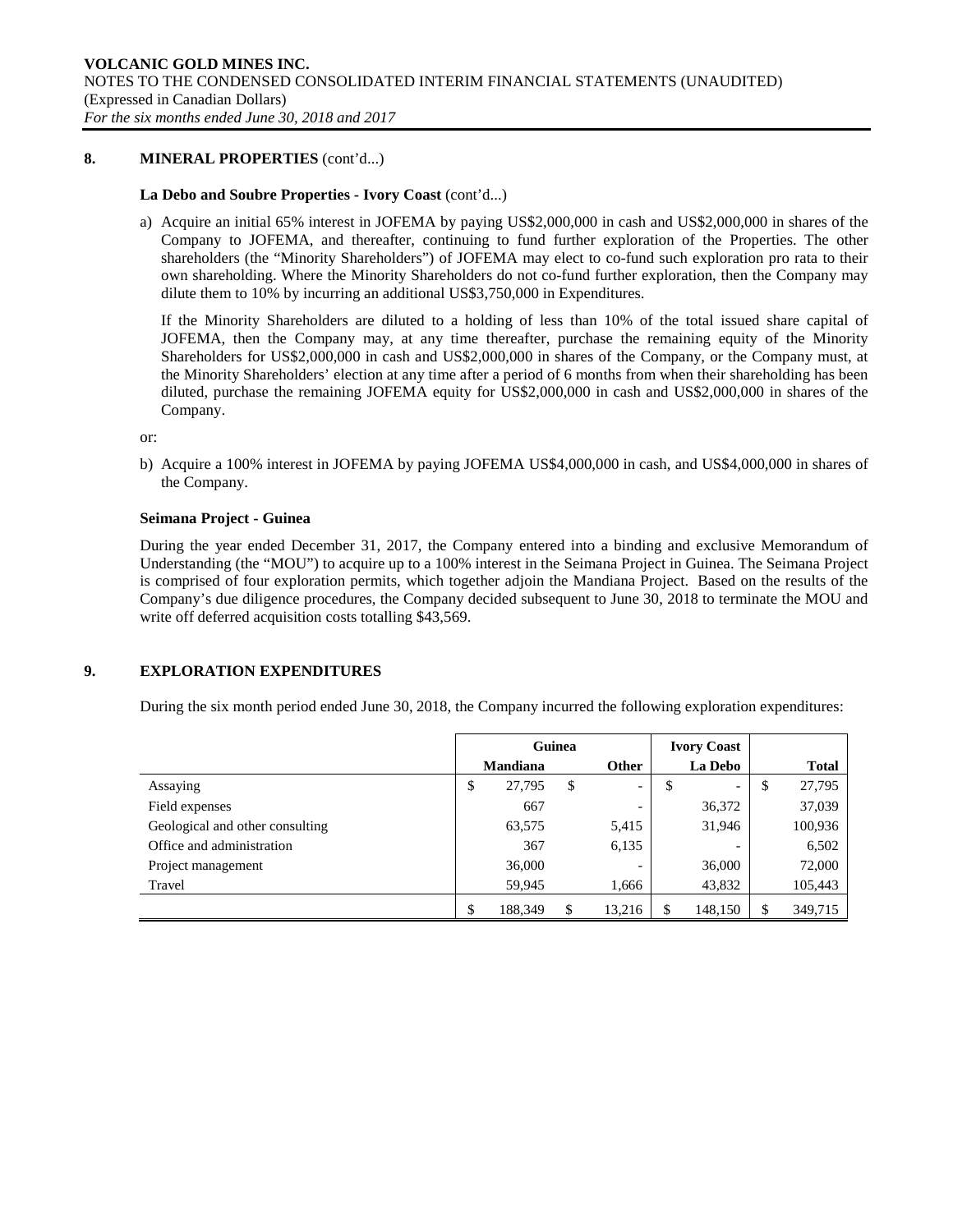# **9. EXPLORATION EXPENDITURES** (cont'd...)

During the six month period ended June 30, 2017, the Company incurred the following exploration expenditures:

|                                 | Guinea          |    |                          |    |         |    |                          |    |              |
|---------------------------------|-----------------|----|--------------------------|----|---------|----|--------------------------|----|--------------|
|                                 | <b>Mandiana</b> |    | <b>WAMA</b>              |    | Seimana |    | <b>Other</b>             |    | <b>Total</b> |
| Assaying                        | \$<br>9,655     | \$ | $\overline{\phantom{a}}$ | \$ |         | \$ | $\overline{\phantom{0}}$ | \$ | 9,655        |
| Drilling                        | 605,004         |    | 447.761                  |    |         |    | -                        |    | 1,052,765    |
| Field expenses                  | 236,187         |    | 46.472                   |    |         |    |                          |    | 282,659      |
| Geological and other consulting | 249,859         |    | 37,217                   |    | 15.636  |    | 4,012                    |    | 306,724      |
| Licenses, rights and taxes      | 8.501           |    |                          |    |         |    |                          |    | 8,501        |
| Office and administration       | 22.497          |    | 42                       |    |         |    | 17.950                   |    | 40,489       |
| Project management              | 46.650          |    | 15.750                   |    | 4.500   |    | -                        |    | 66,900       |
| Salaries and benefits           | 101,137         |    |                          |    |         |    | -                        |    | 101,137      |
| Travel                          | 109,275         |    | 20,195                   |    |         |    | $\overline{\phantom{a}}$ |    | 129,470      |
|                                 | 1.388.765       | S  | 567.437                  | \$ | 20.136  | \$ | 21.962                   | \$ | 1.998.300    |

# **10. RELATED PARTY TRANSACTIONS**

The Company had transactions during the periods ended June 30, 2018 and 2017 with related parties consisting of directors, officers and the following companies with common directors:

| <b>Related party</b>                      | <b>Nature of transactions</b>                         |
|-------------------------------------------|-------------------------------------------------------|
| Radius Gold Inc. ("Radius")               | Shared administrative and exploration related charges |
| Gold Group Management Inc. ("Gold Group") | Shared office and administrative related charges      |
| Mill Street Services Ltd. ("Mill Street") | Consulting services                                   |
| Andros Capital Corp. ("Andros")           | Consulting services                                   |

Balances and transactions with related parties not disclosed elsewhere in these condensed consolidated interim financial statements are as follows:

a) During the periods ended June 30, 2018 and 2017, the Company reimbursed Gold Group, a private company controlled by a director of the company, for the following costs:

|                                      |              | Three months ended June 30, |    |        | Six months ended June 30, |         |              |
|--------------------------------------|--------------|-----------------------------|----|--------|---------------------------|---------|--------------|
|                                      | 2018<br>2017 |                             |    |        |                           |         | 2017         |
| General and administrative expenses: |              |                             |    |        |                           |         |              |
| Office and administration            | \$           | 20.174                      | \$ | 19.673 | \$                        | 38,589  | \$<br>32,203 |
| Salaries and benefits                |              | 24,226                      |    | 25,302 |                           | 47,725  | 40,827       |
| Investor relations                   |              | 306                         |    | 22     |                           | 1,515   | 2,154        |
| Transfer agent and regulatory fees   |              | 3,392                       |    | 611    |                           | 3,392   | 7,427        |
| Travel and accommodation             |              | 5,801                       |    | 12,813 |                           | 9,505   | 26,418       |
|                                      | \$           | 53,899                      | \$ | 58,421 |                           | 100.726 | 109.029      |

Gold Group is reimbursed by the Company for certain shared costs and other business related expenses paid by Gold Group on behalf of the Company. Salaries and benefits for the periods ended June 30, 2018 and 2017 include those for the Chief Financial Officer and the Corporate Secretary.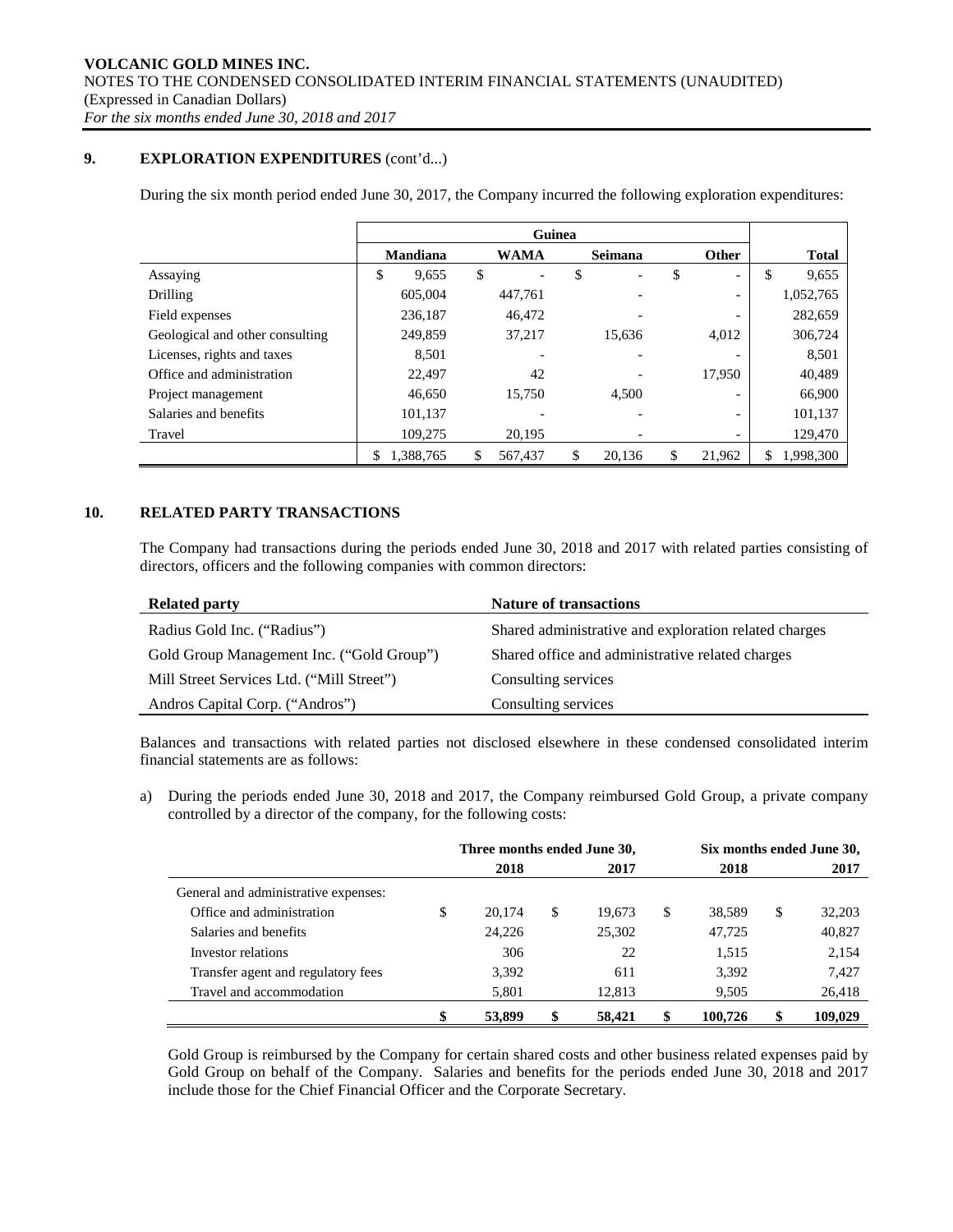# **10. RELATED PARTY TRANSACTIONS** (cont'd...)

- b) During the period ended June 30, 2018, the Company reimbursed Radius, a company with a common director, \$Nil (2017: \$55,051) for personnel, investor relations and travel costs incurred on the Company's behalf.
- c) During the period ended June 30, 2017, an amount of \$49,750 owing to a director for past services was waived by the director and written off by the Company.
- d) Long-term deposits as of June 30, 2018 consists of \$61,000 (December 31, 2017: \$61,000) paid to Gold Group as a deposit pursuant to the Company's office and administrative services agreement with Gold Group.
- e) Included in accounts payable and accrued liabilities as of June 30, 2018 was \$36,898 (December 31, 2017: \$18,411) owing to Gold Group and \$122,397 (December 31, 2017: \$76,197) owing to directors and officers of the Company. The amount for Gold Group is due on a monthly basis and secured by a deposit. The amounts owing to directors and officers are unsecured, interest-free and have no specific terms of repayment.

The Company has identified certain of its directors and senior officers as its key management personnel. Included for the periods ended June 30, 2018 and 2017 are the following items paid or accrued to key management personnel and/or companies with common directors.

|                                                            |    | Three months ended June 30, |    | Six months ended June 30, |    |         |    |           |
|------------------------------------------------------------|----|-----------------------------|----|---------------------------|----|---------|----|-----------|
|                                                            |    | 2018                        |    | 2017                      |    | 2018    |    | 2017      |
| General and administrative expenses:                       |    |                             |    |                           |    |         |    |           |
| Consulting and management fees                             | J  | 40,500                      | \$ | 40,500                    | \$ | 81,000  | \$ | 82,200    |
| Salaries and benefits                                      |    | 7,792                       |    | 6,417                     |    | 14,209  |    | 10,084    |
| Professional fees - accounting<br>Share-based compensation |    |                             |    |                           |    |         |    | 5,000     |
| (value of stock option grants)                             |    |                             |    |                           |    |         |    | 1,034,838 |
| Exploration expenditures:                                  |    |                             |    |                           |    |         |    |           |
| Project management                                         |    | 36,000                      |    | 36,000                    |    | 72,000  |    | 66,900    |
|                                                            | \$ | 84,292                      |    | 82,917                    |    | 167,209 |    | 1.199.022 |

Key management compensation includes consulting fees paid to Mill Street, a company controlled by a director of the Company, and to Andros, a company controlled by the Vice President, Capital Markets.

The value of stock option grants recorded as share-based compensation made to directors not specified as key management personnel during the period ended June 30, 2018 was \$Nil (2017: \$134,979).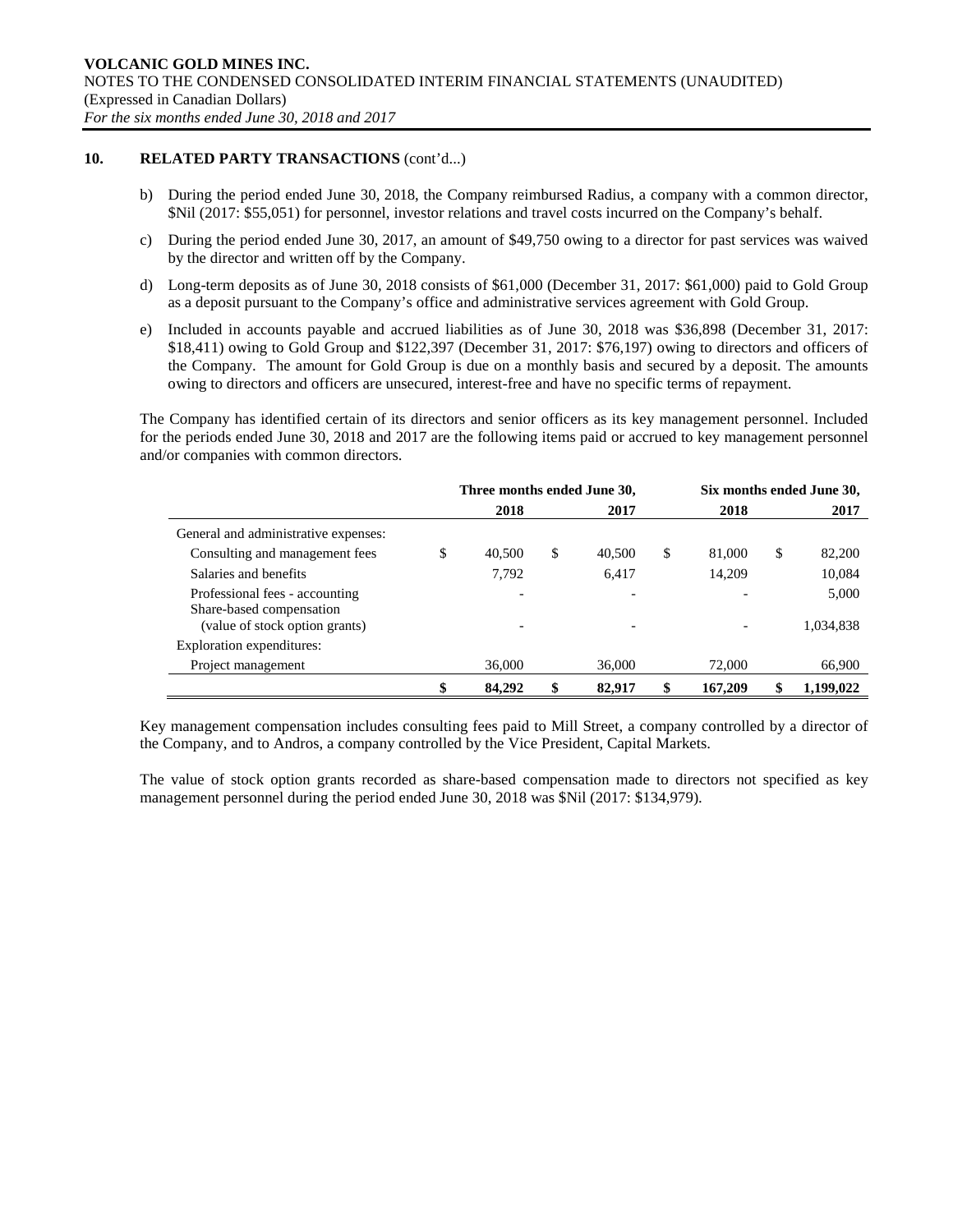# **11. SHAREHOLDERS EQUITY**

# **a) Common shares**

During the period ended June 30, 2018, there was no share capital activity.

### **b) Warrants**

A summary of share purchase warrants activity from January 1, 2017 to June 30, 2018 is as follows:

|                               | Number of<br>warrants | Weighted<br>average<br>exercise price |
|-------------------------------|-----------------------|---------------------------------------|
| Balance, December 31, 2016    | 10,000,000            | \$0.05                                |
| Issued on private placement   | 16.719.709            | \$0.68                                |
| Exercised during the year     | (8,082,500)           | \$0.05                                |
| Balance, December 31, 2017    | 18,637,209            | \$0.05                                |
| Expired during the period     | (427,700)             | \$0.25                                |
| <b>Balance, June 30, 2018</b> | 18,209,509            | \$0.62                                |

Details of warrants outstanding as of June 30, 2018 are:

|                                 | Number of  | <b>Exercise</b> |
|---------------------------------|------------|-----------------|
| <b>Expiry date</b>              | warrants   | price           |
| July 5, $2018^{(1)}$            | 3,250,834  | \$0.25          |
| January 17, 2019 <sup>(2)</sup> | 2,000,000  | \$0.05          |
| March 8, 2022                   | 12,958,675 | \$0.80          |
|                                 | 18,209,509 |                 |

 $(1)$  In 2017, the Company extended the expiry date from January 5, 2018 to July 5, 2018

 $(2)$  In 2016, the Company extended the expiry date from January 17, 2017 to January 17, 2019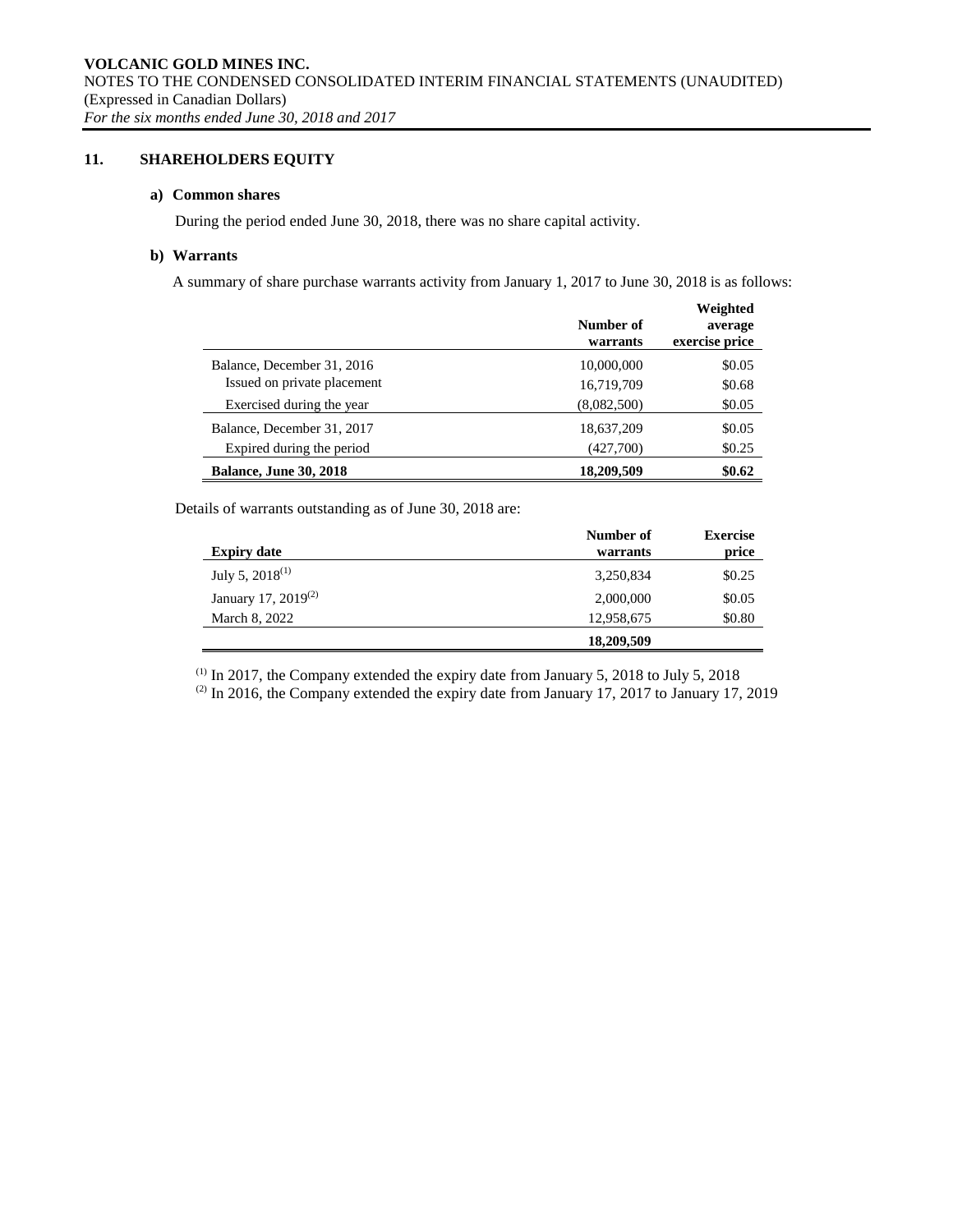### **12. SHARE-BASED PAYMENTS**

### **Option Plan Details**

The Company has a stock option plan whereby options may be granted to directors, employees, consultants and certain other service providers to encourage ownership of the Company's common shares. The Company may grant options for up to 10% of the issued and outstanding common shares. The term of any option granted under the plan may not exceed 10 years. The vesting periods for all options granted pursuant to the plan will be determined at the discretion of the Board of Directors at the time of the grant. The number of options granted to any one person may not exceed 5% of the outstanding listed common shares in a 12 month period.

The following is a summary of stock option activity during the period ended June 30, 2018:

|                   |                                 |                          |                           | During the period        |                  |                                 |                           |                                  |
|-------------------|---------------------------------|--------------------------|---------------------------|--------------------------|------------------|---------------------------------|---------------------------|----------------------------------|
| <b>Grant date</b> | <b>Expiry date</b>              | <b>Exercise</b><br>price | <b>Opening</b><br>balance | <b>Granted</b>           | <b>Exercised</b> | <b>Forfeited</b> /<br>cancelled | <b>Closing</b><br>balance | <b>Vested and</b><br>exercisable |
|                   | March 15, 2017 March 14, 2027   | \$0.60                   | 3.850,000                 |                          |                  | $\overline{\phantom{a}}$        | 3.850,000                 | 3,850,000                        |
| June 27, 2017     | June 26, 2027                   | \$0.60                   | 225,000                   |                          |                  | $\overline{\phantom{a}}$        | 225,000                   | 225,000                          |
|                   |                                 |                          | 4,075,000                 | $\overline{\phantom{0}}$ |                  | $\overline{\phantom{a}}$        | 4,075,000                 | 4,075,000                        |
|                   | Weighted average exercise price |                          | \$0.60                    | $\overline{\phantom{0}}$ |                  | $\overline{\phantom{a}}$        | \$0.60                    | \$0.60                           |

The weighted average remaining contractual life of the options outstanding at June 30, 2018 is 8.73 years.

### **Fair Value of Options Issued**

### *Options Issued to Employees*

The fair value at grant date is determined using a Black-Scholes option pricing model that takes into account the exercise price, the term of the option, the impact of dilution, the share price at grant date, the expected price volatility of the underlying share, the expected dividend yield and the risk free interest rate for the term of the option.

### *Options Issued to Non-Employees*

Options issued to non-employees are measured based on the fair value of the goods or services received, at the date of receiving those goods or services. If the fair value of the goods or services received cannot be estimated reliably, the options are measured by determining the fair value of the options granted using the Black-Scholes option pricing model.

There were no options granted during the period ended June 30, 2018. The weighted average fair value at grant date of options granted during the period ended June 30, 2017 was \$0.45 per option. The model inputs for options granted during the period ended June 30, 2017 included a risk-free interest rate of 1.21%, dividend yield of 0%, volatility of 108% and expected life of five years.

Option pricing models require the input of highly subjective assumptions including the expected price volatility. Changes in these assumptions can materially affect the fair value estimate.

### **Expenses Arising from Share-based Payment Transactions**

Total expenses arising from stock option grants during the period ended June 30, 2018 and recorded as share-based compensation expense was \$Nil (2017: \$1,830,353).

### **Amounts Capitalized Arising from Share-based Payment Transactions**

Share-based payment transactions that were capitalized as part of mineral property assets during the period ended June 30, 2018 totaled \$Nil (2017: \$1,807,859).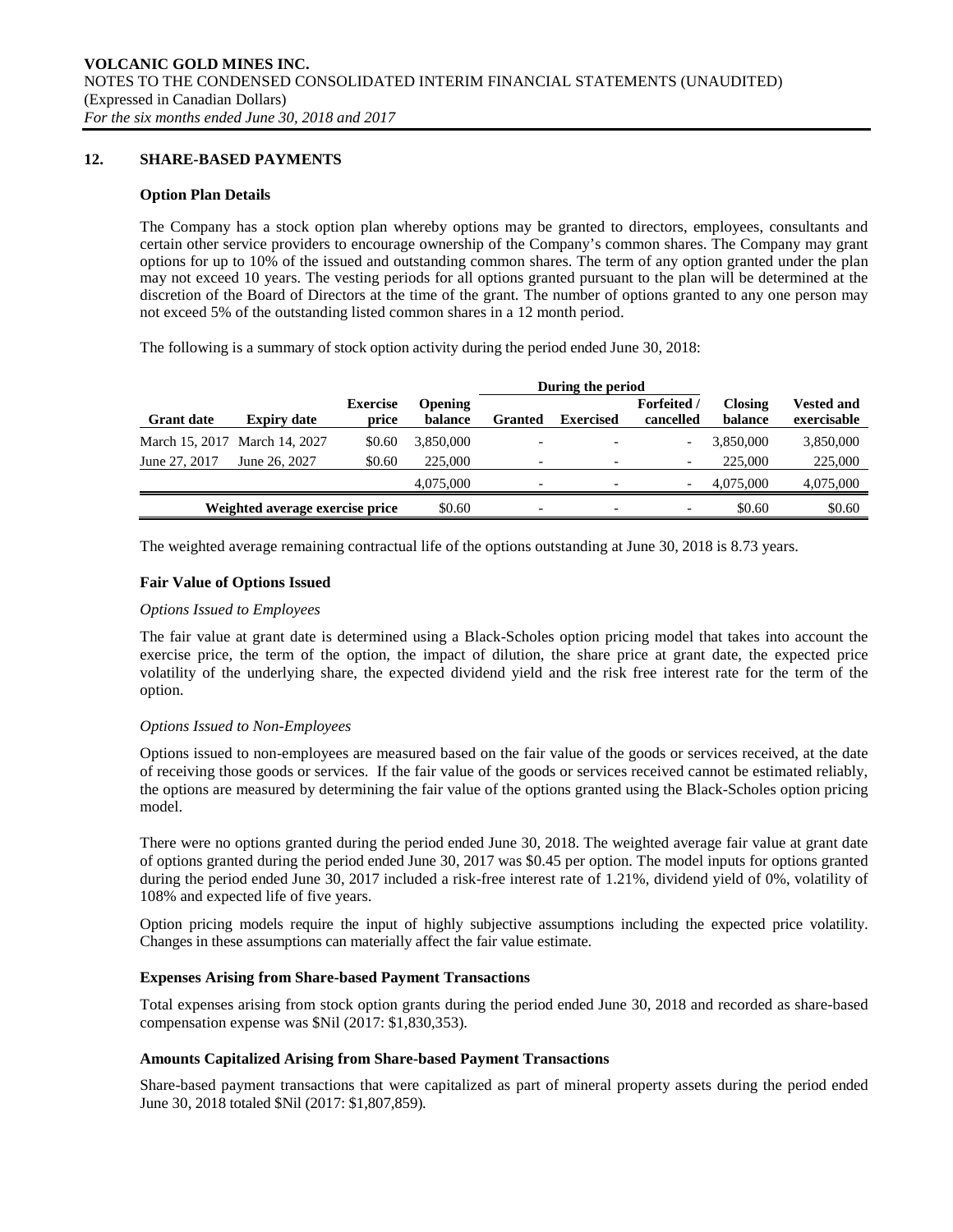# **13. SEGMENT INFORMATION**

Operating segments are defined as components of an enterprise about which separate financial information is available that is evaluated regularly by the chief operating decision maker, or decision-making group, in deciding how to allocate resources and in assessing performance. All of the Company's operations are within the mining sector relating to precious metals exploration. Due to the geographic and political diversity, the Company's exploration operations are decentralized whereby exploration managers are responsible for business results and regional corporate offices provide support to the exploration programs in addressing local and regional issues. The Company's operations are therefore segmented on a district basis. The Company's assets are located in Canada, the Republic of Guinea, and Ivory Coast.

Details of identifiable assets by geographic segments are as follows:

| Six months ended June 30, 2018 | Canada |                          |    | Guinea                   | <b>Ivory Coast</b> |                    | <b>Consolidated</b> |                     |
|--------------------------------|--------|--------------------------|----|--------------------------|--------------------|--------------------|---------------------|---------------------|
| Exploration expenditures       | \$     | $\overline{\phantom{0}}$ | \$ | 201.565                  | \$                 | 148,150            | \$                  | 349,715             |
| Net loss                       |        | (438,091)                |    | (219, 728)               |                    | (148, 150)         |                     | (805,969)           |
| Capital expenditures*          |        | 2,590                    |    | $\overline{\phantom{0}}$ |                    | 65,928             |                     | 68,518              |
|                                |        |                          |    |                          |                    |                    |                     |                     |
| Six months ended June 30, 2017 |        | Canada                   |    | Guinea                   |                    | <b>Ivory Coast</b> |                     | <b>Consolidated</b> |
| Exploration expenditures       | \$     | $\overline{\phantom{a}}$ | S  | 1,998,300                | \$                 |                    | \$                  | 1,998,300           |
| Net loss                       |        | (2,382,508)              |    | (1,992,921)              |                    |                    |                     | (4,375,429)         |
| Capital expenditures*          |        | 6,978                    |    | 2,750,554                |                    |                    |                     | 2,757,532           |

\*Capital expenditures consists of additions of property and equipment, exploration and evaluation assets, and deferred acquisition costs

### **As at June 30, 2018**

|                          | Canada        | Guinea | <b>Ivory Coast</b> | Consolidated |  |           |
|--------------------------|---------------|--------|--------------------|--------------|--|-----------|
| Total current assets     | \$<br>441.338 |        | 3.196              |              |  | 444.534   |
| Total non-current assets | 68.437        |        | 2.615.332          | 65.928       |  | 2,749,697 |
| <b>Total assets</b>      | 509,775       |        | 2.618.528          | 65.928       |  | 3,194,231 |
| <b>Total liabilities</b> | 223,975       |        | ۰.                 |              |  | 223,975   |

### **As at December 31, 2017**

|                          | Canada    |  | Guinea    | <b>Ivory Coast</b> |                          | Consolidated |           |
|--------------------------|-----------|--|-----------|--------------------|--------------------------|--------------|-----------|
| Total current assets     | 1.228.580 |  | 3.087     |                    | -                        |              | 1.231.667 |
| Total non-current assets | 66.931    |  | 2,660,618 |                    | $\overline{\phantom{0}}$ |              | 2,727,549 |
| <b>Total assets</b>      | 1,295,511 |  | 2,663,705 |                    | ٠                        |              | 3,959,216 |
| <b>Total liabilities</b> | 182.991   |  | ۰.        |                    |                          |              | 182.991   |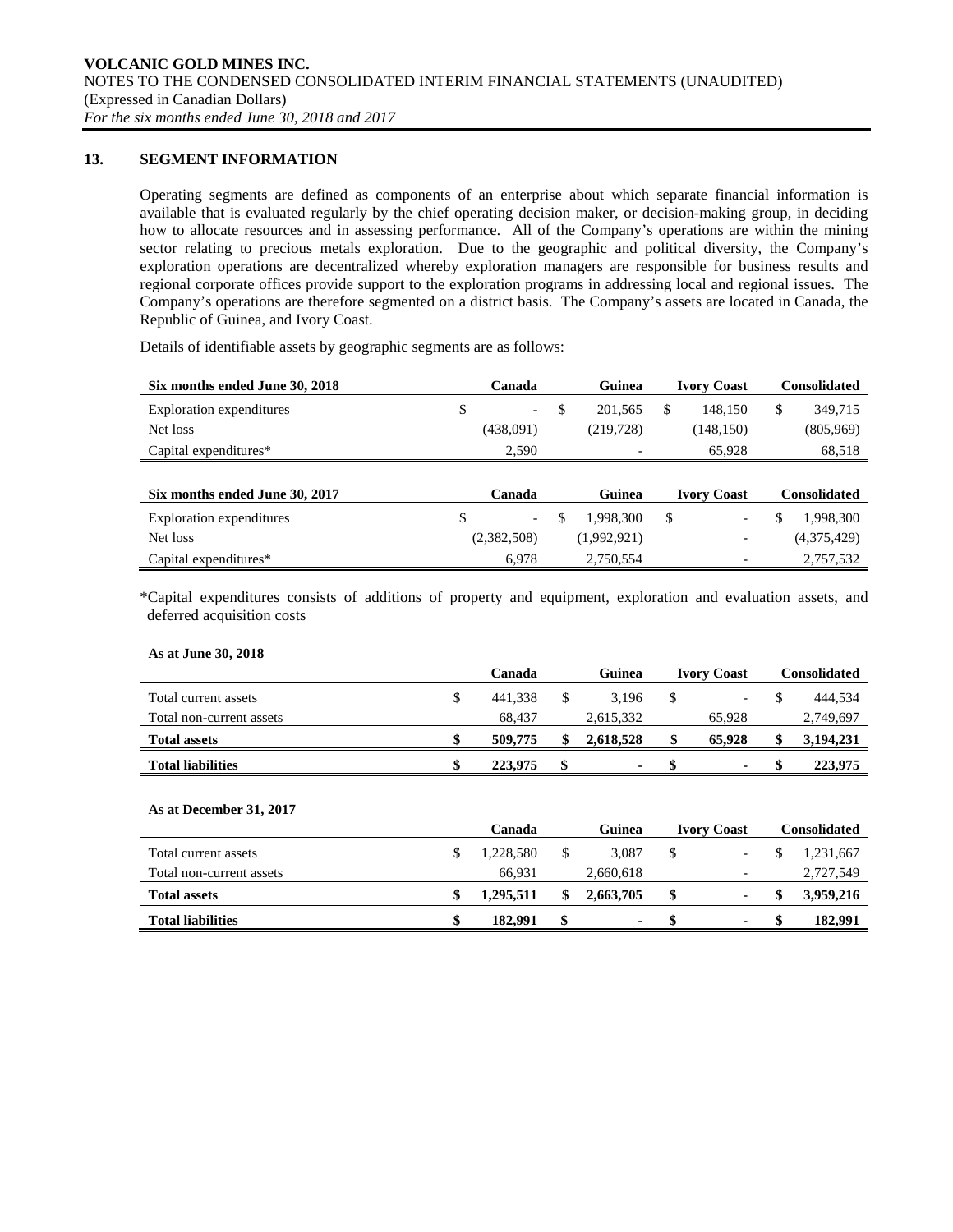# **14. FINANCIAL AND CAPITAL RISK MANAGEMENT**

Financial assets and liabilities are classified in the in the fair value hierarchy according to the lowest level of input that is significant to the fair value measurement. Assessment of the significant of a particular input to the fair value measurement requires judgement and may affect placement within the fair value hierarchy levels. The hierarchy is as follows:

- Level 1: quoted prices (unadjusted) in active markets for identical assets or liabilities.
- Level 2: inputs other than quotes prices included in Level 1 that are observable for the asset or liability, either directly (i.e., as prices) or indirectly (i.e., derived from prices).
- Level 3: inputs for the asset or liability that are not based on observable market data (unobservable inputs).

The carrying value of receivables and accounts payable and accrued liabilities approximates fair value due to the short term nature of the financial instruments. Cash is valued at a level 1 fair value measurement and is classified as amortized cost. Receivables and long-term deposits are classified as amortized cost. Accounts payable and accrued liabilities are classified as other financial liabilities.

### **Risk management**

The Company is exposed to varying degrees to a variety of financial instrument related risks:

### *Credit risk*

Credit risk is the risk of an unexpected loss if a customer or third party to a financial instrument fails to meet its contractual obligations.

The Company's cash is held at large Canadian financial institution in interest bearing accounts. The Company has no investment in asset backed commercial paper.

### *Liquidity risk*

Liquidity risk is the risk that the Company will not be able to meet its financial obligations as they fall due.

The Company manages liquidity risk through its capital management as outlined below. Accounts payable and accrued liabilities are due within one year.

### *Market risk*

Market risk is the risk of loss that may arise from changes in market factors such as interest rates, foreign exchange rates, and commodity and equity prices.

a) Interest rate risk

The Company's exposure to interest rate risk arises from the interest rate impact on cash. The Company's practice has been to invest cash at floating rates of interest, in order to maintain liquidity, while achieving a satisfactory return for shareholders. There is minimal risk that the Company would recognize any loss as a result of a decrease in the fair value of any guaranteed bank investment certificates included in cash as they are generally held with large financial institutions. As at June 30, 2018, the Company is not exposed to significant interest rate risk.

b) Foreign currency risk

The Company is exposed to financial risk related to the fluctuation of foreign currency rates. The Company operates in Canada, the Republic of Guinea, and the Ivory Coast. A substantial portion of the Company's expenses are incurred in US dollars. A significant change in the currency exchange rate between the Canadian dollar relative to the US dollar could have an effect on the Company's results of operations, financial position or cash flows. The Company has not hedged its exposure to currency fluctuations. As at June 30, 2018, the Company is exposed to currency risk through the following financial assets and liabilities denominated in currencies other than the Canadian dollar: